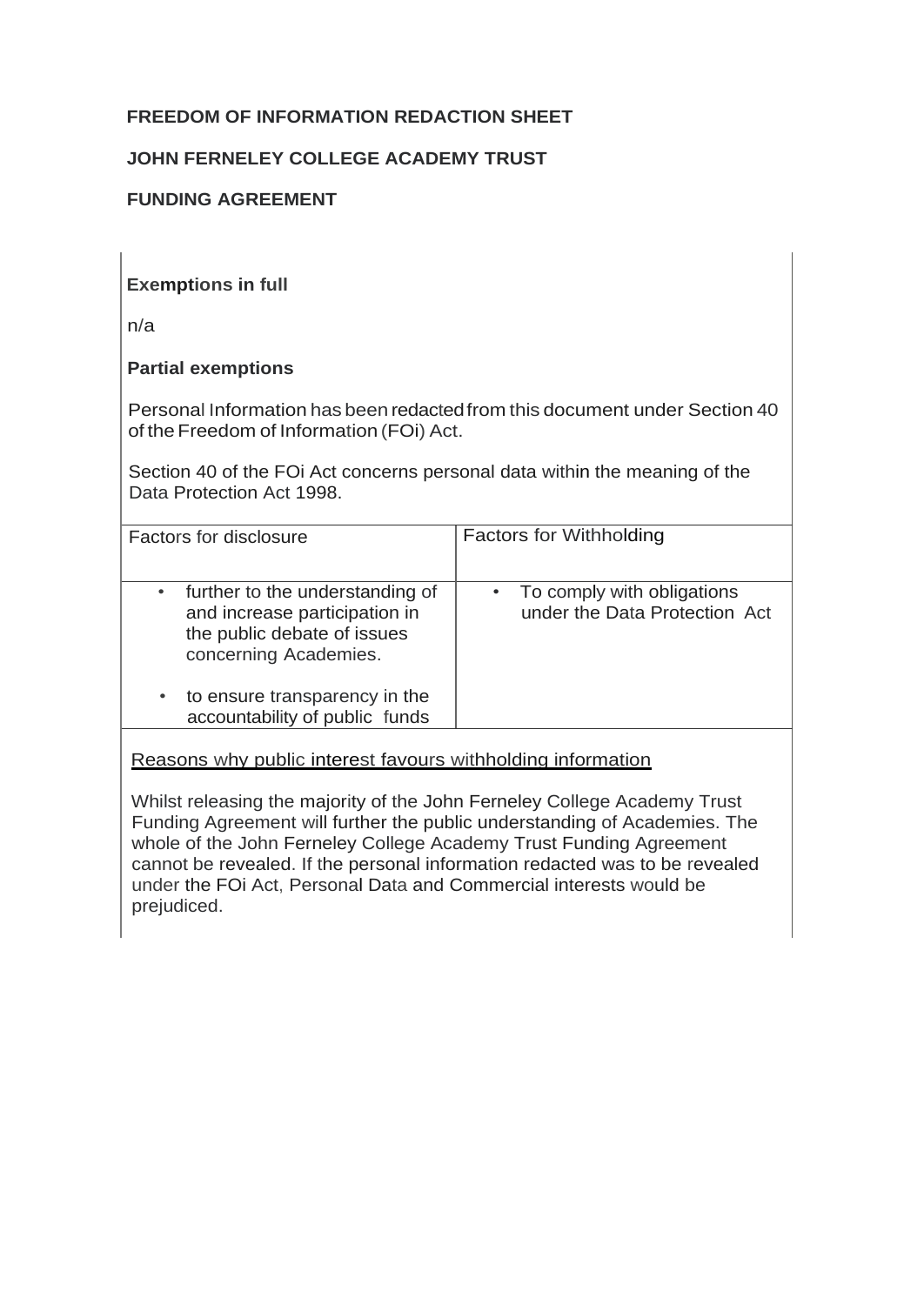$\bullet$  •  $\bullet$  •  $\bullet$  •  $\bullet$  •  $\bullet$  •  $\bullet$  •  $\bullet$  •  $\bullet$  •  $\bullet$  •  $\bullet$  •  $\bullet$  •  $\bullet$  •  $\bullet$  •  $\bullet$  •  $\bullet$  •  $\bullet$  •  $\bullet$  •  $\bullet$  •  $\bullet$  •  $\bullet$  •  $\bullet$  •  $\bullet$  •  $\bullet$  •  $\bullet$  •  $\bullet$  •  $\bullet$  •  $\bullet$  •  $\bullet$  •  $\bullet$  •  $\bullet$  •  $\bullet$  •  $\bullet$ 

FUNDING AGREEMENT

2011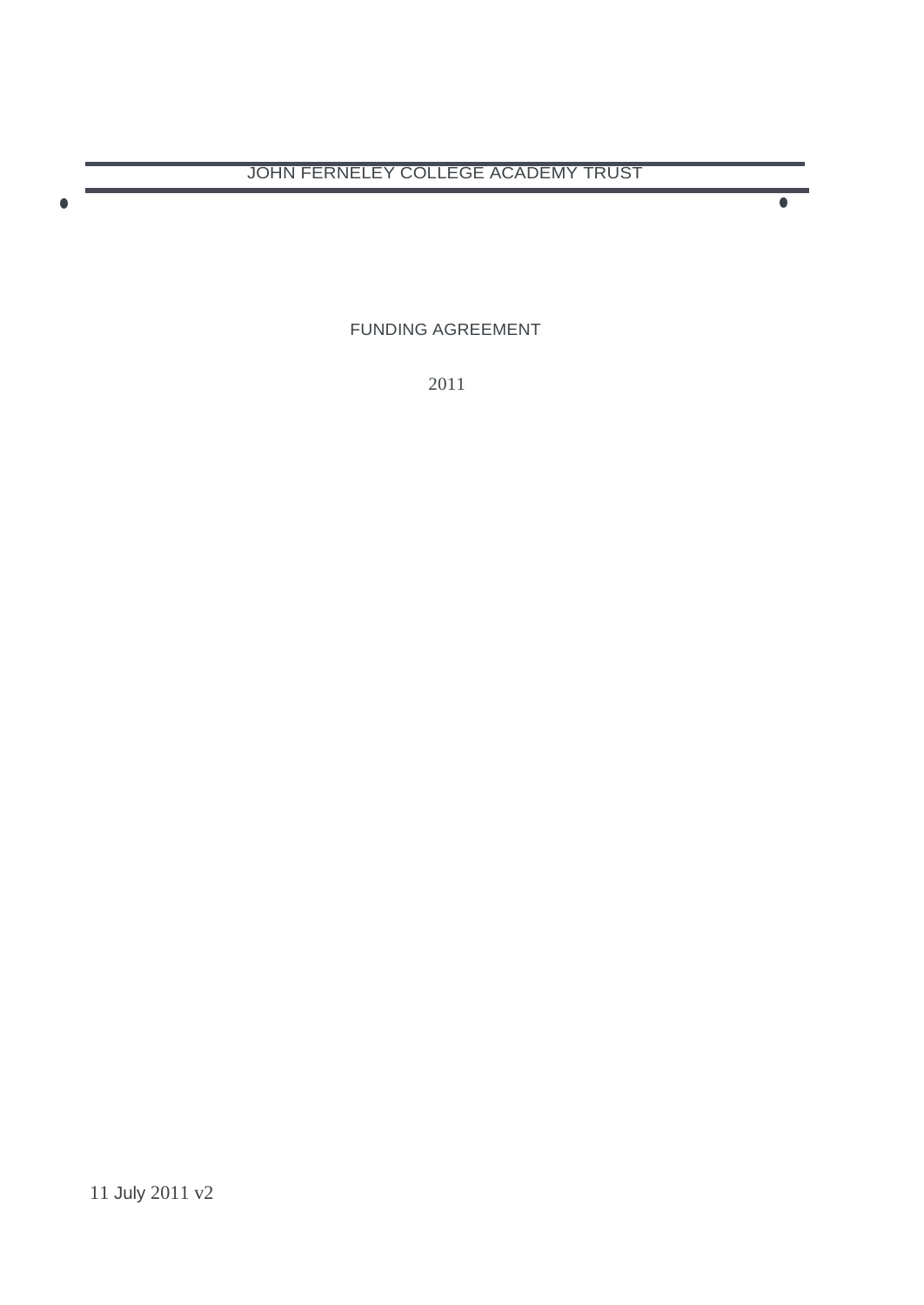### **JOHNFERNELEYCOLLEGEACADEMYTRUST FUNDING AGREEMENT**

#### **CONTENTS: SECTION INTRODUCTION CLAUSE NO** 1-8 **LEGAL AGREEMENT CHARACTERISTICS OF THE ACADEMY ACADEMY OPENING DATE CONDITIONS OF GRANT** General **Governance Conduct** Criminal Records Bureau Checks Pupils Designated Teacher for Looked After Children Teachers and other staff Curriculum. curriculum development anddelivery and RE and collective worship Assessment E **X** C u s 3 0 9 10 11 12 13- 14 15 16 17 17A 18 - 21 22-28A 29 0 n s School meals 31 - 32 Charging 33 InternationalEducation Surveys **GRANTS TO BEPAID BYTHE SECRETARY OF STATE** General Capital Grant Arrangements for Payment of Capital Grant General Annual Grant Earmarked Annual Grant Arrangements for payment of GAG and EAG Other relevant funding 33A 34-35 36-39 40 41-53 54-55 56-60 61-64

**FINANCIAL AND ACCOUNTING REQUIREMENTS**

| General                 | 65-79A |
|-------------------------|--------|
| <b>Borrowing Powers</b> | 80-81  |
| Disposal of Assets      | 82-88  |
| <b>TERMINATION</b>      |        |
| General                 | 89-102 |
| 11 July 2011 $v2$       |        |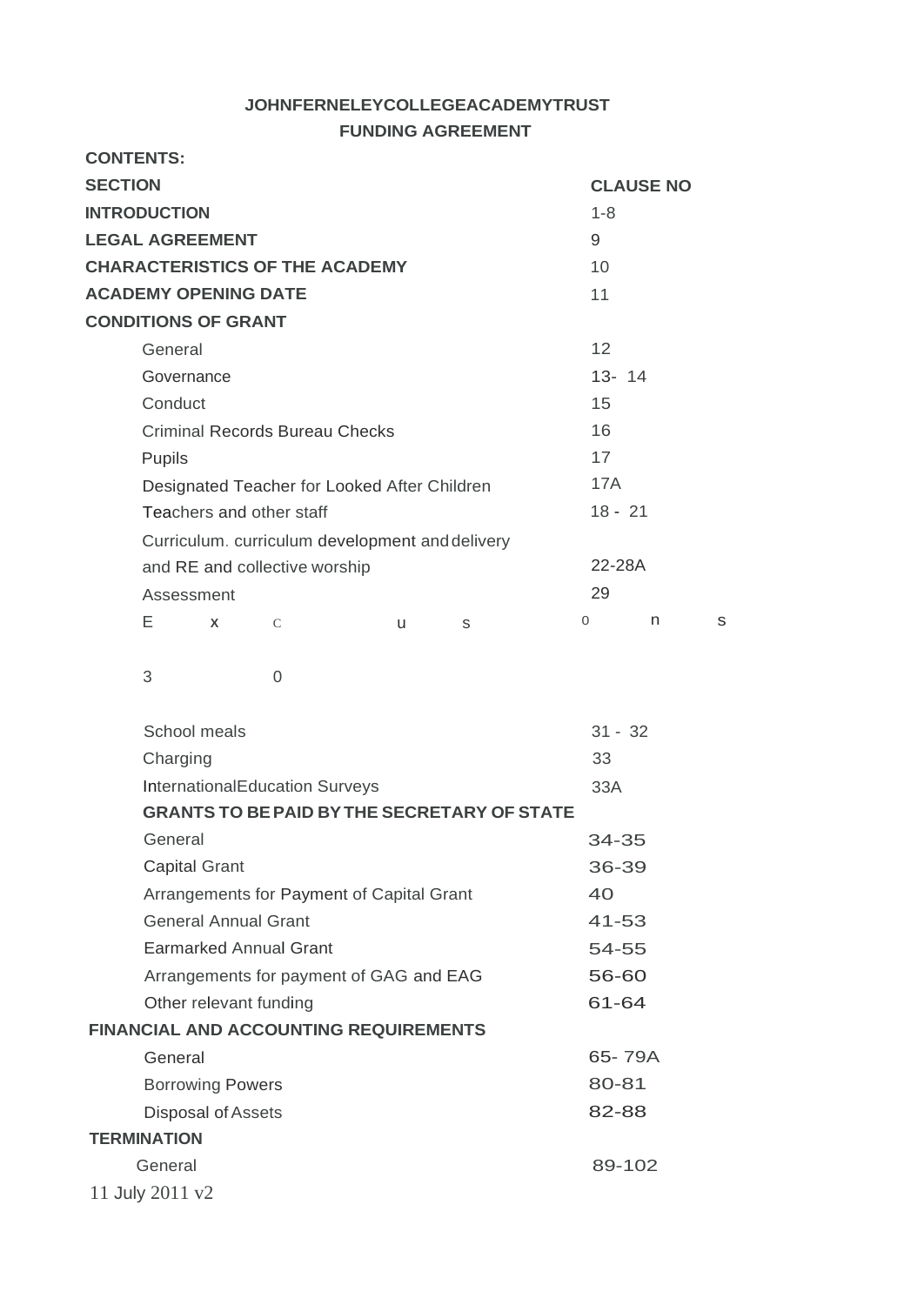|                | <b>Change of Control</b>                                  | $102A - 102C$ |
|----------------|-----------------------------------------------------------|---------------|
|                | <b>Effect of Termination</b>                              | $103 - 110$   |
| <b>GENERAL</b> |                                                           |               |
|                | Information                                               | 111 - 112     |
|                | Access by Secretary of State's Officers                   | $113 - 115$   |
| <b>LAND</b>    |                                                           | $115 - 115E$  |
| <b>Notices</b> |                                                           | $116 - 117$   |
| General        |                                                           | 118-119       |
|                | <b>ANNEXES TO AGREEMENT</b>                               |               |
|                | Memorandum and Articles of the Academy Trust              | Annex A       |
|                | <b>Admissions Requirements</b>                            | Annex B       |
|                | Arrangements for pupils with SEN and disabilities at each |               |
|                | Academy                                                   | Annex C       |
|                | Serious incidents of misbehaviour leading to fixed period |               |
|                | or permanent exclusion                                    | Annex D       |
|                |                                                           |               |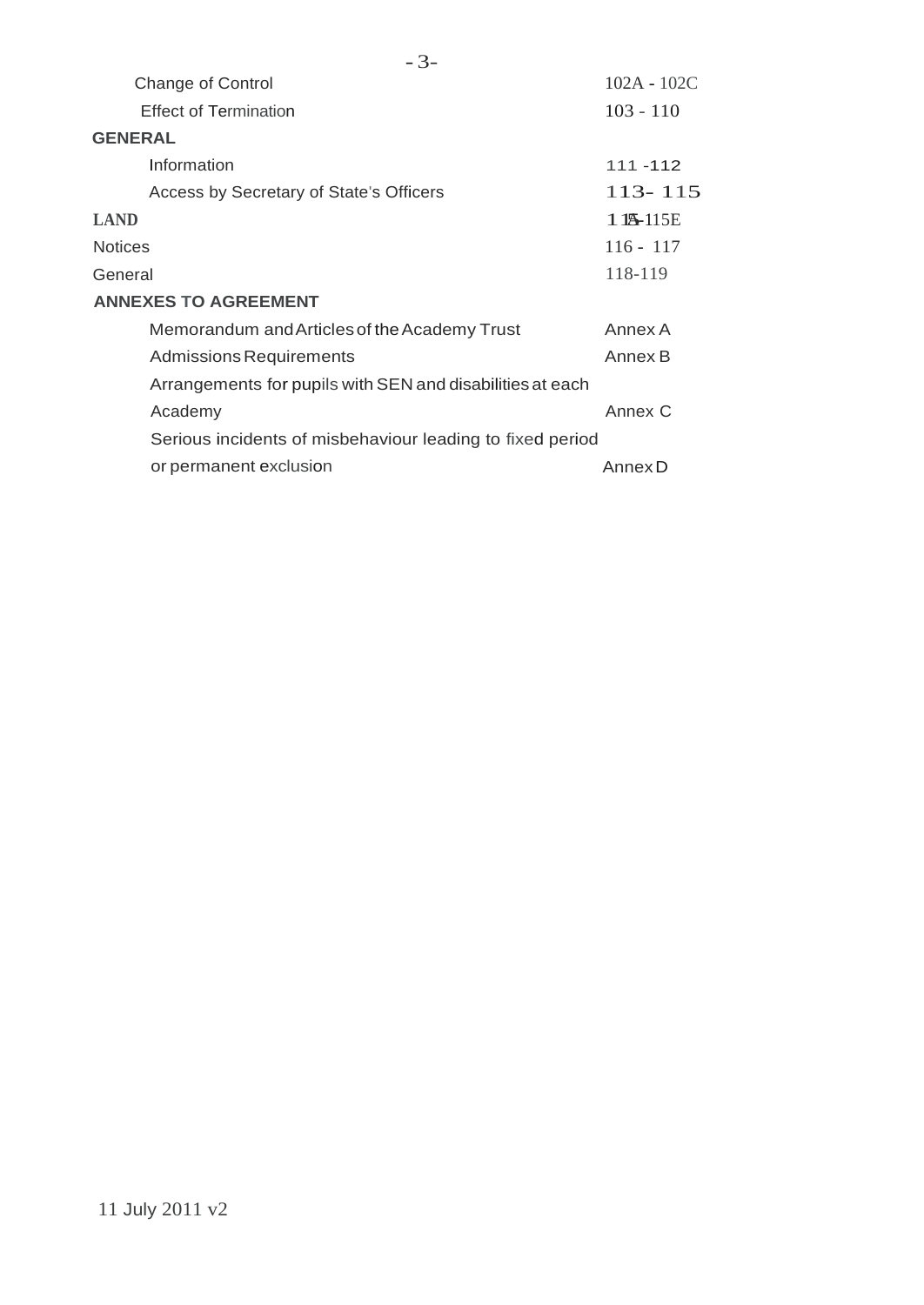**INTRODUCTION**

- 1) This Agreement is made under section 1 of the Academies Act 2010 between the Secretary of State for Education ("the Secretary of State") and John Femeley College Academy Trust (the "Academy Trust").
- 2) The Academy Trust is a Company incorporated in England and Wales, limited by guarantee with registered Company number 07796947.
- 3) The following expressions used in this Agreement have the respective meanings assigned to them by the numbered clauses of this Agreement referred to immediately after the reference to the expressions
	- a) "AcademiesFinancial Handbook" clause 66;
	- b) "AccountingOfficer" clause 65;
	- c) "Annual Letter of Funding" clause 59;
	- d) "Chief Inspector" means Her Majesty's Chief Inspector of Education, Children's Services and Skills orhis successor;
	- e) "GAG" clause35;
	- f) "Capital Expenditure"- clause 36;
	- g) "CapitalGrant" clause 36;
	- h) "EAG" clause 35;
	- i) "RecurrentExpenditure" clause 35;
	- j) "Start-up Period" clause 55;
- 4) In this Agreement the following words and expressions shall have the following meanings:-

"Academy Financial Year" means the year from 1st September to 31st August or such other period as the Secretary of State may from time to time specify by notice in writing to the Academy Trust;

"Additional Governors" means Governors who may be appointed by the Secretary of State under Article 62 or 62A of the Articles;

"Business Day" means any day other than a Saturday, Sunday, Christmas Day, Good Friday or a day which is a bank holiday with the meaning given to that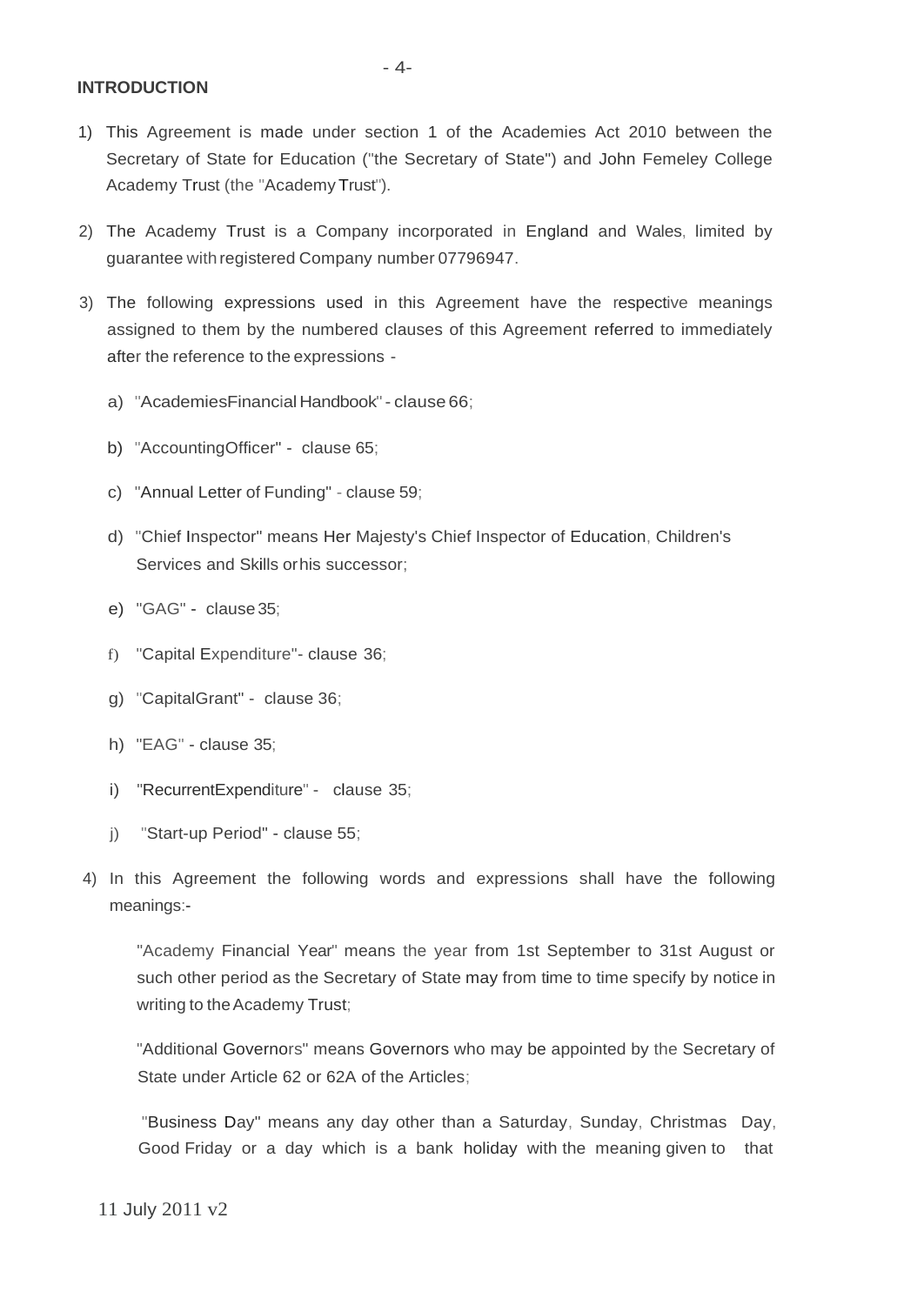expression in the Banking and Financial Dealings Act 1971;

"Control' in relation to a body corporate ('Entity') means the legal or beneficial ownership of 30 per cent or more of the issued shares in the Entity ordinarily having voting rights or the power of a person ('A') otherwise to secure:-

- (a) by means of the holding of shares in that Entity or having an interest conferring voting rights at general meetings of the membership of the Entity or of any other body corporate;
- (b) by virtue of any powers conferred by the articles of association or other document regulating that Entity or any other Entity or partnership including, without limitation, the power to appoint or remove a majority of the governing body thereof, or
- (c) by virtue of any agreement, understanding or arrangement between any person or persons,

that the affairs of the first-mentioned Entity are conducted in accordance with the wishes of A and 'Controls' shall be construed accordingly;

"DfE" means Department for Education;

"Further Governors" means Governors who may be appointed by the Secretary of State under Article 63 of the Articles if a Special Measures Termination Event, as defined in this Agreement, occurs;

"LA" means the Local Authority in the area in which the Academy is situated;

"Land" means the publicly funded land (including for the avoidance of doubt all buildings, structures landscaping and other erections) situated at and known as John Ferneley College, Scalford Road, Melton Morbray, Leicestershire, LE13 1LH and registeredunderTitleNumberLT381679;

"Memorandum" and "Articles" means the Memorandum and Articles of Association of the Academy Trust for the time being in force, a copy of the current version of which is annexed to this Agreement as Annex A;

"parents" means parents or guardians;

"persons" includes a body of persons, corporate or incorporate;

"Principal" means the head teacher of the Academy;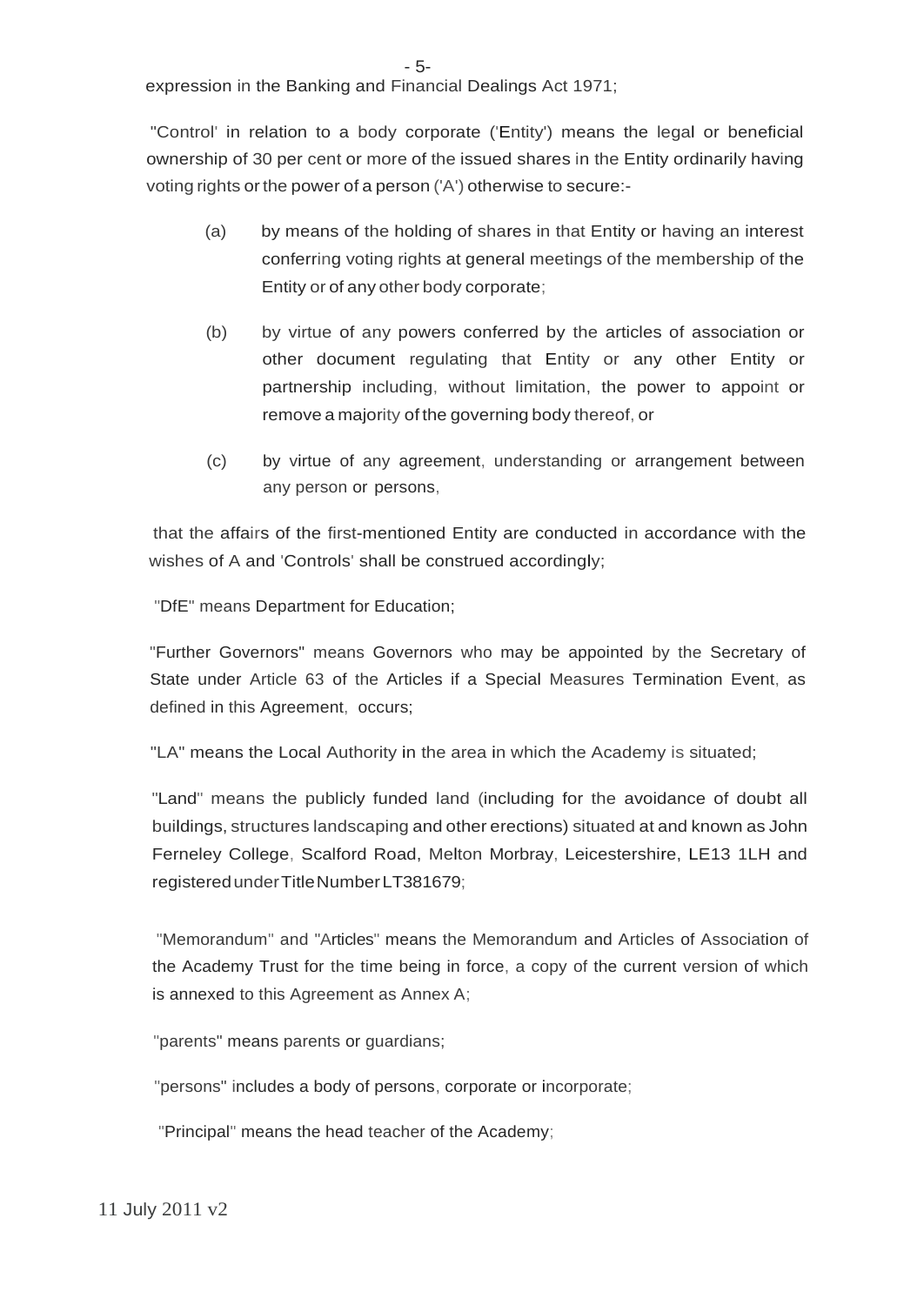"Principal Regulator" means the entity appointed as Principal Regulator further to the CharitiesAct 2006;

references to "school" shall where the context so admits be references to the Academy;

"SEN" means Special Educational Needs.

- 5) The Interpretation Act 1978 shall apply for the interpretation of this Agreement as it applies for the interpretation of anAct of Parliament.
- 6) Expressions defined in this Agreement shall have the same meaning where used in any Annex to this Agreement.
- 7) Questions arising on the interpretation of the arrangements in this Agreement shall be resolved by the Secretary of State after consultation with the Academy Trust.
- 8) Section 1 (3) of the Academies Act 2010 states that:
	- (3) An Academy agreement is an agreement between the Secretary of State and the other party under which-
		- (a) the other party gives the undertakings in subsection (5), and
		- (b) the Secretary of State agrees to make payments to the other party in consideration of those undertakings.

### **LEGAL AGREEMENT**

9) In consideration of the Academy Trust undertaking to establish and maintain, and to carry on or provide for the carrying on of, an independent school in England to be known as John Ferneley College ("the Academy") and having such characteristics as are referred to in clause 10, the Secretary of State agrees to make payments to the Academy Trust in accordance with the conditions and requirements set out in this Agreement. For the avoidance of doubt, any obligations imposed upon or powers given to the Academy by this Agreement are also imposed upon and given to the Academy Trust.

### **CHARACTERISTICS OF THE ACADEMY**

- 10) The characteristics of the Academy set down in Section 1(6) of the Academies Act 2010, are that:
	- (a) the school has a curriculum satisfying the requirements of section 78 of EA

11 July 2011 v2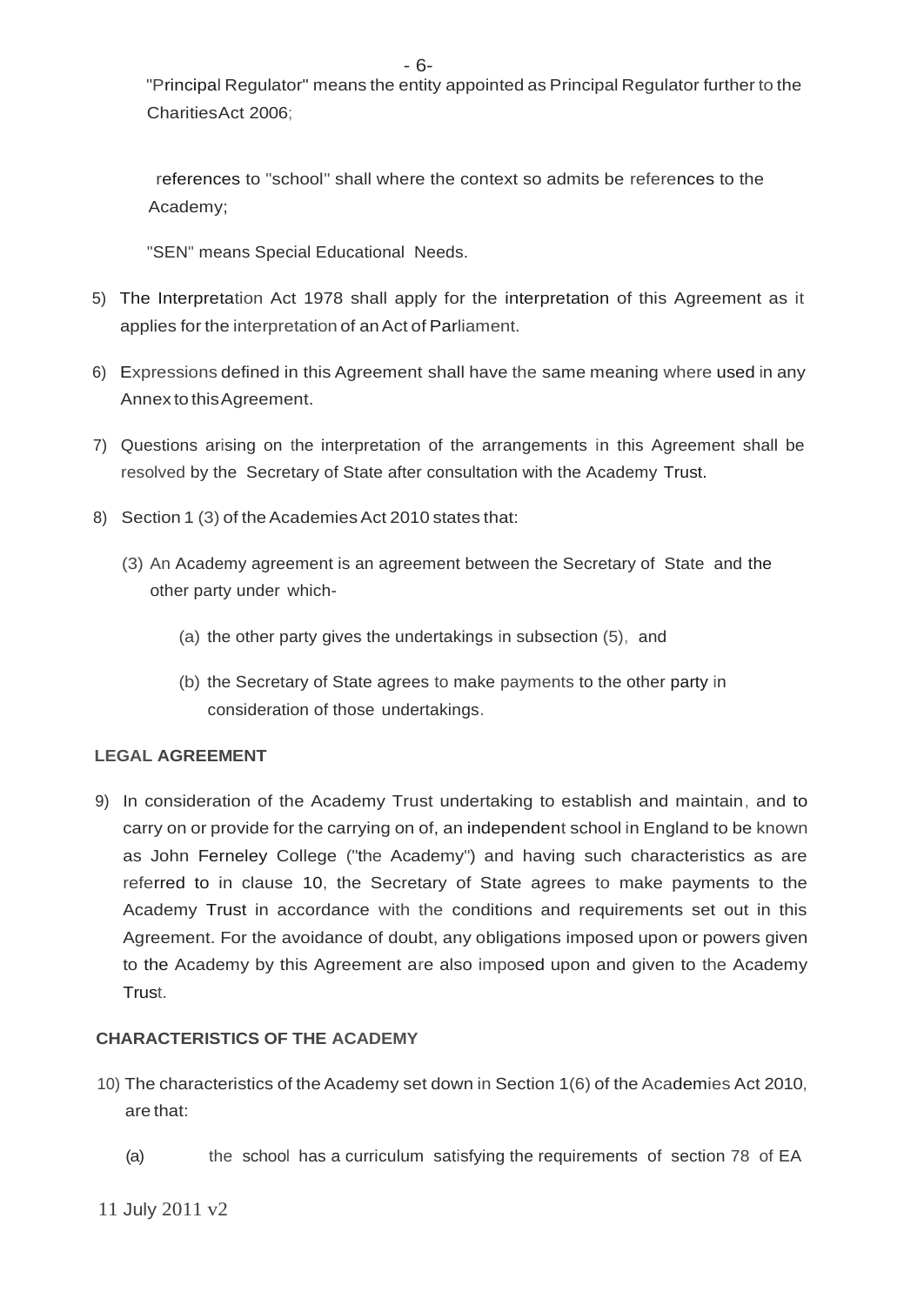- 7-

2002 (balanced and broadly based curriculum);

- (b) if the school provides secondary education, its curriculum for the secondary education has an emphasis on a particular subject area, or particular subject areas, specified in the Agreement;
- (c) the school provides education for pupils of different abilities;
- (d) the school provides education for pupils who are wholly or mainly drawn from the area in which the school is situated.

### **ACADEMY OPENING DATE**

11) The Academy shall open as a school on 1 November 2011 replacing John Femeley College which shall cease to be maintained by the LA on that date, which date shall be the conversion date within the meaning of the Academies Act 2010.

### **CONDITIONS OF GRANT**

#### **General**

12) Other conditions and requirements in respect of the Academy are that:

- (a) the school will be at the heart of its community, promoting community cohesion and sharing facilities with other schools and the wider community;
- (b) there will be assessments of pupils' performance as they apply to maintained schools and the opportunity to study for external qualifications in accordance with clause 29 (d);
- (c) the admissions policy and arrangements for the school will be in accordance with admissions law, and the DfE Codes of Practice, as they apply to maintained schools;
- (d) teachers' levels of pay and conditions of service for all employees will be the responsibility of theAcademy Trust;
- (e) there will be an emphasis on the needs of the individual pupils including pupils with special education needs (SEN), both those with and without statements of SEN:
- (f) there will be no charge in respect of admission to the school and the school will only charge pupils where the law allows maintained schools to charge;
- (g) the Academy Trust shall as soon as reasonably practicable establish an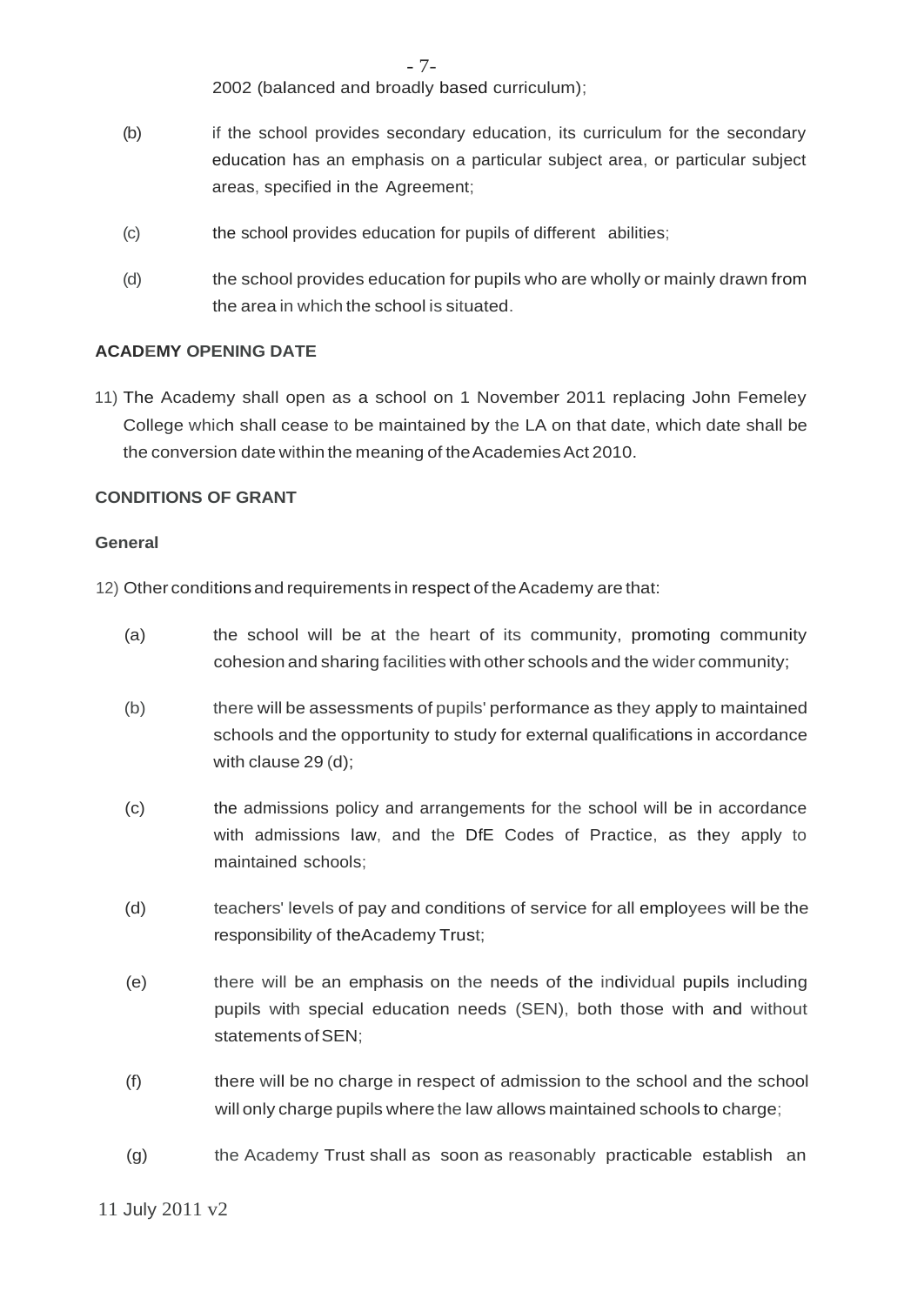appropriate mechanism for the receipt and management of donations and shall use reasonable endeavours to procure donations through that mechanism for the purpose of the objects specified in the Articles.

### **Governance**

- 13) The Academy will be governed by a governing body ("the Governing Body"} who are the Directors of the company constituted under the Articles of the Academy Trust.
- 14} The Governing Body shall have regard to (but for the avoidance of doubt shall not be bound by} any guidance as to the governance of academies that the Secretary of State maypublish.

### **Conduct**

- 15} The Academy shall be conducted in accordance with:
	- (a) the Articles, which shall not be amended by the Academy Trust without the written consent of the Secretary of State, such consent not to be unreasonably withheld;
	- (b} all provisions by or under statute which confer rights or impose obligations on Academies including, without limitation, the independent schools standards prescribed under section 157 of the Education Act 2002 to the extent they apply to theAcademy;
	- (c} the terms of thisAgreement.

### **Criminal Records Bureau Checks**

16} The Academy shall comply with the requirements of the Education (Independent School Standards) (England) Regulations 2010 (or such other regulations as may for the time being be applicable) in relation to carrying out enhanced criminal records checks, obtaining enhanced criminal records certificates and making any further checks, as required and appropriate for members of staff, supply staff, individual Governors and the Chair of the GoverningBody.

### **Pupils**

- 17) The planned capacity of the Academy is 1100 in the age range 11-19. The Academy will be an all ability inclusive school whose requirements for:
	- (a) the admission of pupils to the Academy are set out in Annex B to this Agreement;

- 8-

11 July 2011 v2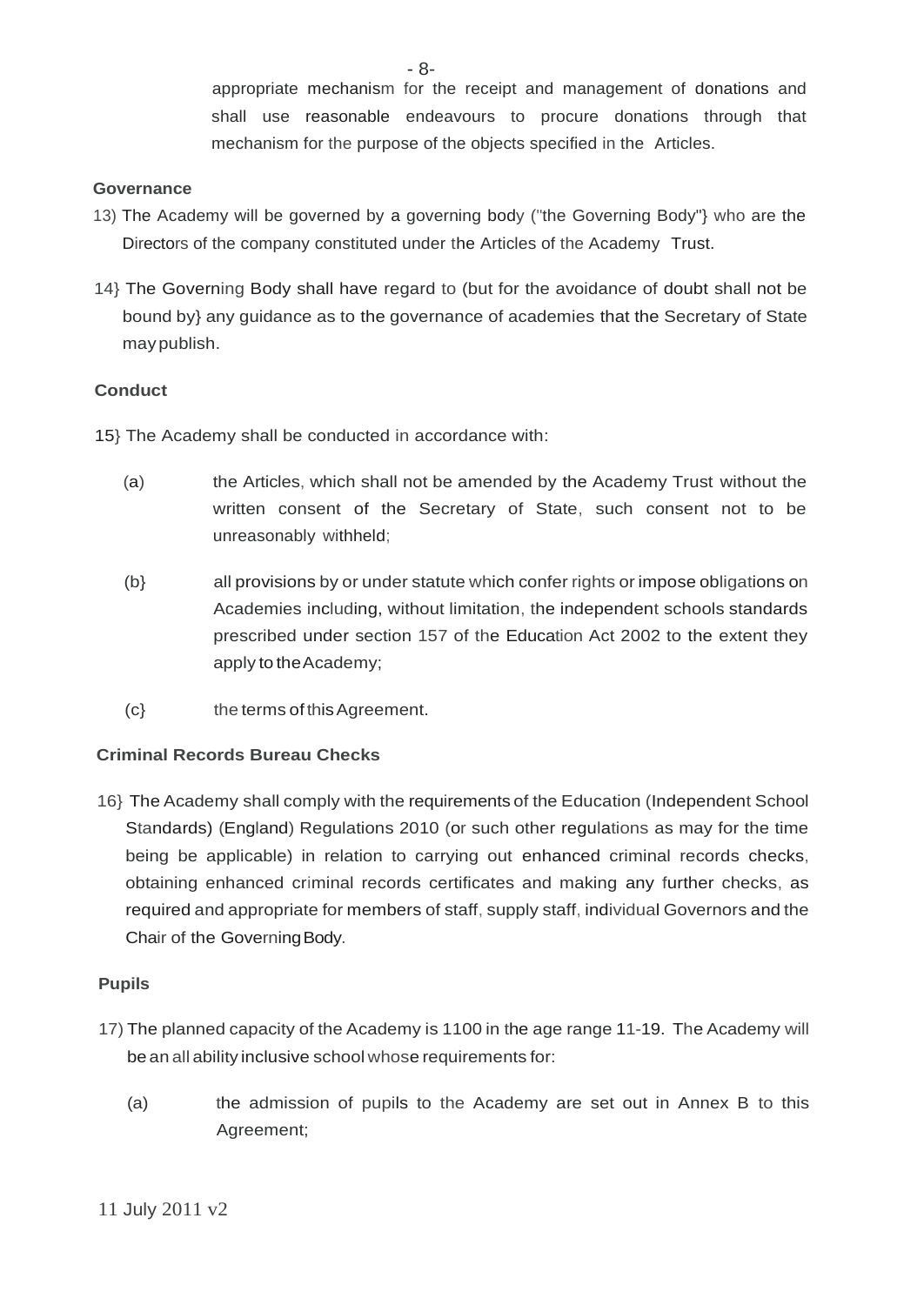- (b) the admission to the Academy of and support for pupils with SEN and with disabilities (for pupils who have and who do not have statements of SEN) are set out in Annex C to this Agreement; and
- (c) pupil exclusions are set out in Annex D to this Agreement.

### **Designated Teacher for Looked After Children**

17A) The Academy Trust will in respect of the Academy act in accordance with, and be bound by, all relevant statutory and regulatory provisions and have regard to any guidance and codes of practice issued pursuant to such provisions, as they apply at any time to a maintained school, relating to the designation of a person to manage the teaching and learning programme for children who are looked after by an LA and are registered pupils at the Academy. For the purpose of this clause, any reference to the governing body of a maintained school in such statutory and regulatory provisions, or in any guidance and code of practice issued pursuant to such provisions, shall be deemed to be references to the Governing Body of the Academy Trust.

#### **Teachers and other staff**

- 18) Subject to clause 19, the Academy Trust shall not employ anyone under a contract of employment or for services to carry out planning and preparing lessons and courses for pupils, delivering lessons to pupils, assessing the development, progress and attainment of pupils, and reporting on the development, progress and attainment of pupils ("specified work") who is not either:-
	- (a) a qualified teacher within the meaning of regulations made under section 132 of the Education Act 2002; or
	- (b) otherwise eligible to do specified work under the Education (Specified Work and Registration) (England) Regulations 2003 (SI 2003/1663), which for the purpose of this clause shall be construed as if the Academy were a maintained school.

19) Clause 18 does not apply to anyone who:

- (a) was transferred to the employment of the Academy Trust by virtue of the Transfer of Undertakings (Protection of Employment) Regulations 2006;
- (b) immediately prior to the transfer, was employed to do specified work; and

#### 11 July 2011 v2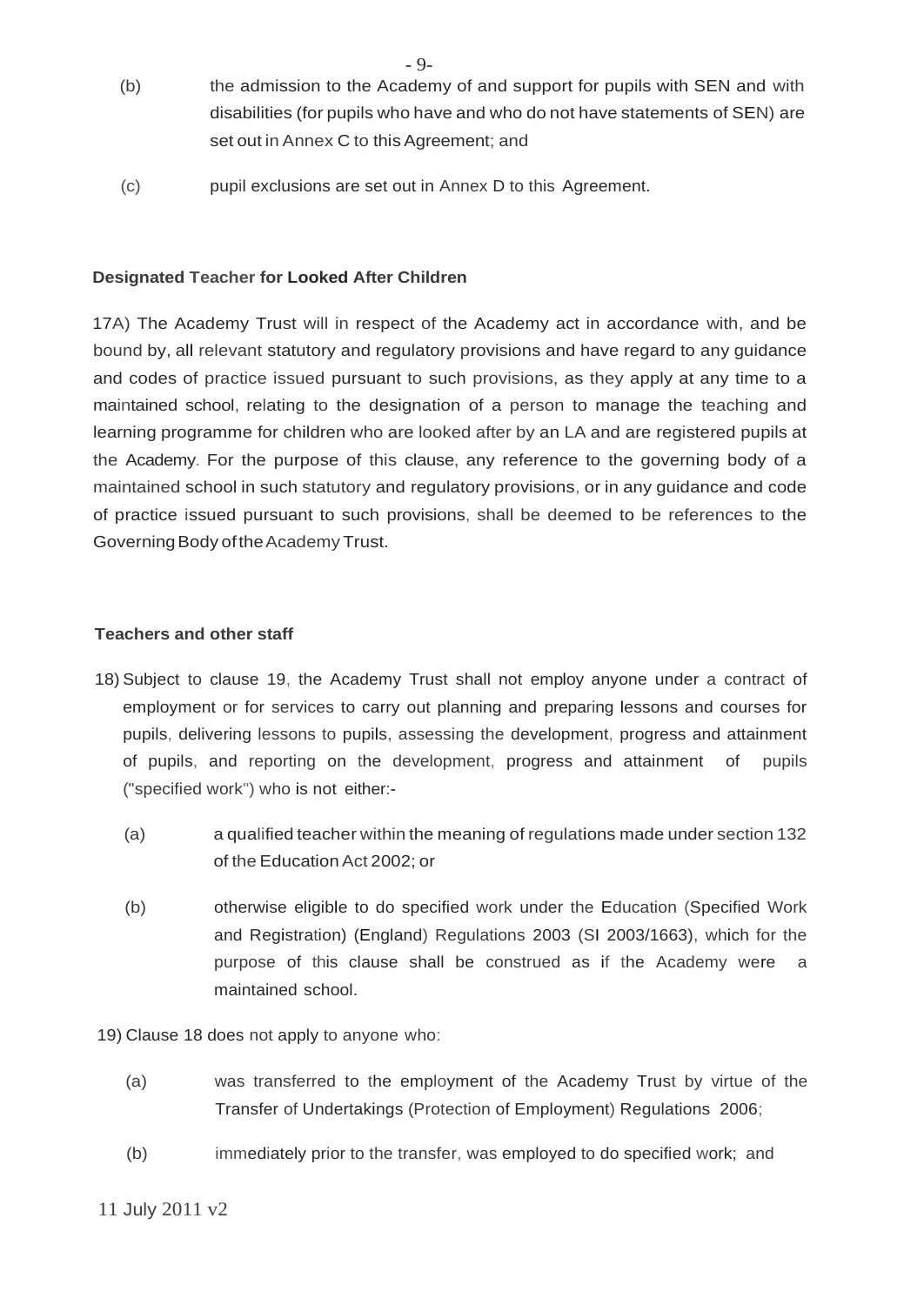- (c) immediately priorto the transfer, was not:
	- (i) a qualified teacher within the meaning of regulations made under section 132 of the Education Act 2002 and registered with full registration with the appropriate body, or
	- (ii) eligible to do specified work under the Education (Specified Work and Registration) (England) Regulations 2003 (SI 2003/1663)

("transferred staff member"). The Academy Trust shall use its best endeavours to ensure that any transferred staff member who undertakes specified work and does not meet the requirements of clause 18(a) or clause 18(b) meets such requirements as soon as possible.

 $-10-$ 

- 20) The Academy Trust shall ensure that all teachers employed at the Academy have access to the Teachers Pension Scheme and, in so doing, will comply with the statutory provisions underlying the scheme.
- 21) The Academy Trust shall ensure that all employees at the Academy other than teachers have access to the Local Government Pension Scheme.

## **Curriculum, curriculum development and delivery and RE and collective worship**

- 22) The curriculum provided by the Academy to pupils up to the age of 19 shall be broad and balanced withan emphasis in its secondary curriculum on Business andEnterprise.
- 22A) The Academy Trust shall publish information in relation to its current curriculum provision. Suchinformation shall include details relating to:-
	- (a) the content of the curriculum;
	- (b) its approach to the curriculum;
	- (c) the GCSE options (and other Key Stage 4 qualifications) offered by the Academy; and
	- (d) how parents (including prospective parents) can obtain further information in relationtotheAcademy'scurriculum.
- 23) The Academy Trust shall ensure that the broad and balanced curriculum includes English, Mathematics and Science.
- 24)The Academy Trust shall make provision for the teaching of religious education and for a daily act of collective worship at the Academy.
- 25) Where the Academy is designated with a religious character in accordance with section
- 11 July 2011 v2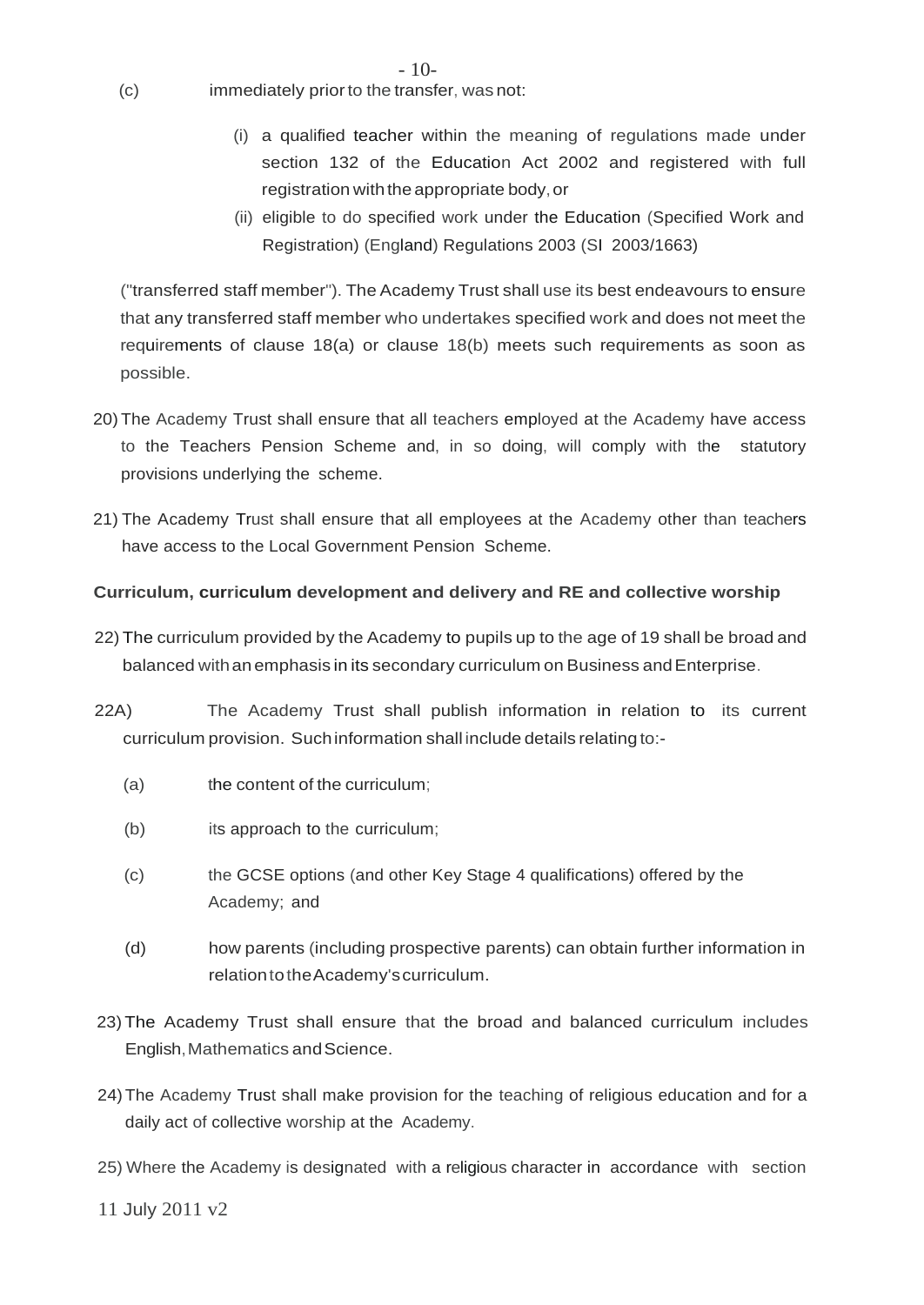1248 of the School Standards and Framework Act 1998 or further to section 6(8) of the Academies Act 2010:

- (a) subject to clause 27, the Academy Trust shall ensure that provision is made for religious education to be given to all pupils at the Academy in accordance with the tenets of the specified religion or religious denomination of the Academy;
- (b) subject to clause 27, the Academy Trust shall comply with the requirements of section 70(1) of, and Schedule 20 to, the School Standards and Framework Act 1998 as if the Academy were a foundation school with a religious character or a voluntary school, and as if references to ' the required collective worship' were references to collective worship in accordance with the tenets and practices of the specified religion or religious denomination of the Academy;
- (c) the Academy Trust shall ensure that the quality of religious education given to pupils at the Academy and the contents of the Academy's collective worship given in accordance with the tenets and practice of the specific religion or religious denomination are inspected. Such inspection shall be conducted by a person chosen by the Academy Trust and the Academy shall secure that such inspection shall comply with the requirements set out in any statutory provision and regulations as if the Academy were a foundation or voluntary school which has been designated under section 69(3) of the School Standards and Framework Act 1998 as having a religious character.
- 26)Where the Academy has not been designated with a religious character in accordance with section 1248 of the School Standards and Framework Act 1998 or further to Section 6(8) oftheAcademies Act 2010:
	- (a) subject to clause 27, the Academy Trust shall ensure that provision shall be made for religious education to be given to all pupils at the Academy in accordance with the requirements for agreed syllabuses in section 375(3) of the Education Act 1996 and paragraph 2(5) of Schedule 19 to the School Standards and Framework Act 1998:
	- (b) subject to clause 27, the Academy Trust shall ensure that the Academy complies with the requirements of section 70(1) of, and Schedule 20 to, the School Standards and Framework Act 1998 as if it were a community, foundation or voluntary school which does not have a religious character, except that the provisions of paragraph 4 of that Schedule do not apply. The

11 July 2011 v2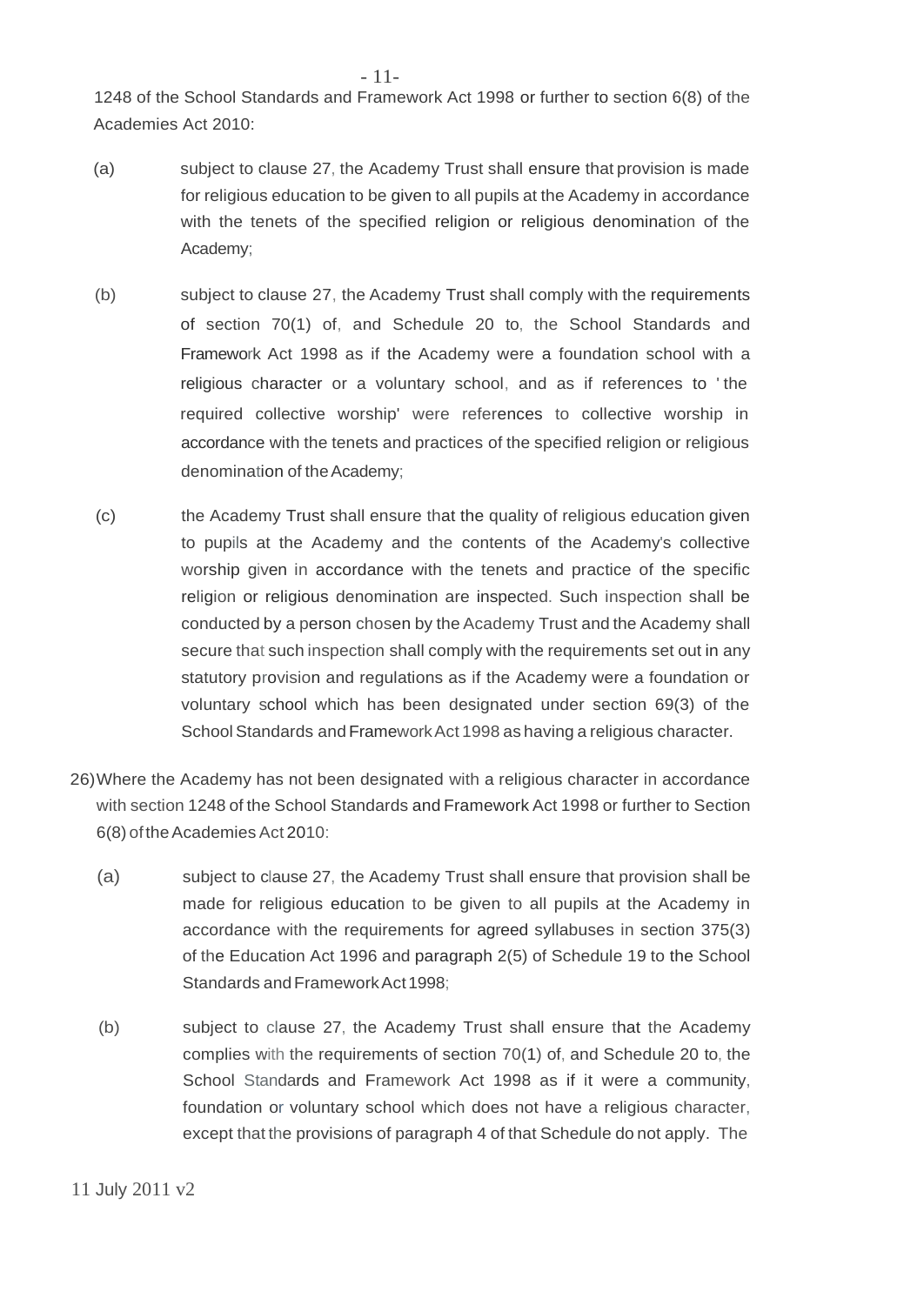Academy may apply to the Secretary of State for consent to be relieved of the requirement imposed by paragraph 3(2) of that Schedule, the Secretary of State's consent to such an application not to be unreasonably withheld or delayed;

- (c) the Academy Trust:
	- (i) agrees that before making an application pursuant to the Religious Character of Schools (Designation Procedure) (Independent Schools) (England) Regulations 2003 for the Academy to be designated as a school with religious character it shall seek the prior written consent of the Secretary of State;
	- (ii) hereby acknowledges that the Secretary of State may in his absolute discretion refuse or consent to the Academy Trust making such an application.
- 27) Section 71(1) (6) and (8) of the School Standards and Framework Act 1998 shall apply as if the Academy were a community, foundation or voluntary school, and as if references to "Religious Education" and to "Religious Worship" in that section were references to the religious education and religious worship provided by the Academy in accordance with clauses 25 or 26 as appropriate.
- 28) The Academy Trust shall have regard to any guidance issued by the Secretary of State on sex and relationship education to ensure that children at the Academy are protected from inappropriate teaching materials and they learn the nature of marriage and its importance for family life and for bringing up children.
- 28A)The Academy Trust agrees to act in accordance with Sections 406 (Political Indoctrination) and 407 (Duty to secure balanced treatment of political issues) of the Education Act 1996 as if it were a maintained school, subject to the following modifications:-
	- (a) references to any maintained school shall be treated as references to the Academy;
	- (b) references to registered pupils shall be treated as references to registered pupils at the Academy;
	- (c) references to the governing body or the local authority shall, in each case, be treated as references to the Academy Trust; and
	- (d) references to the head teacher shall, in each case, be treated as references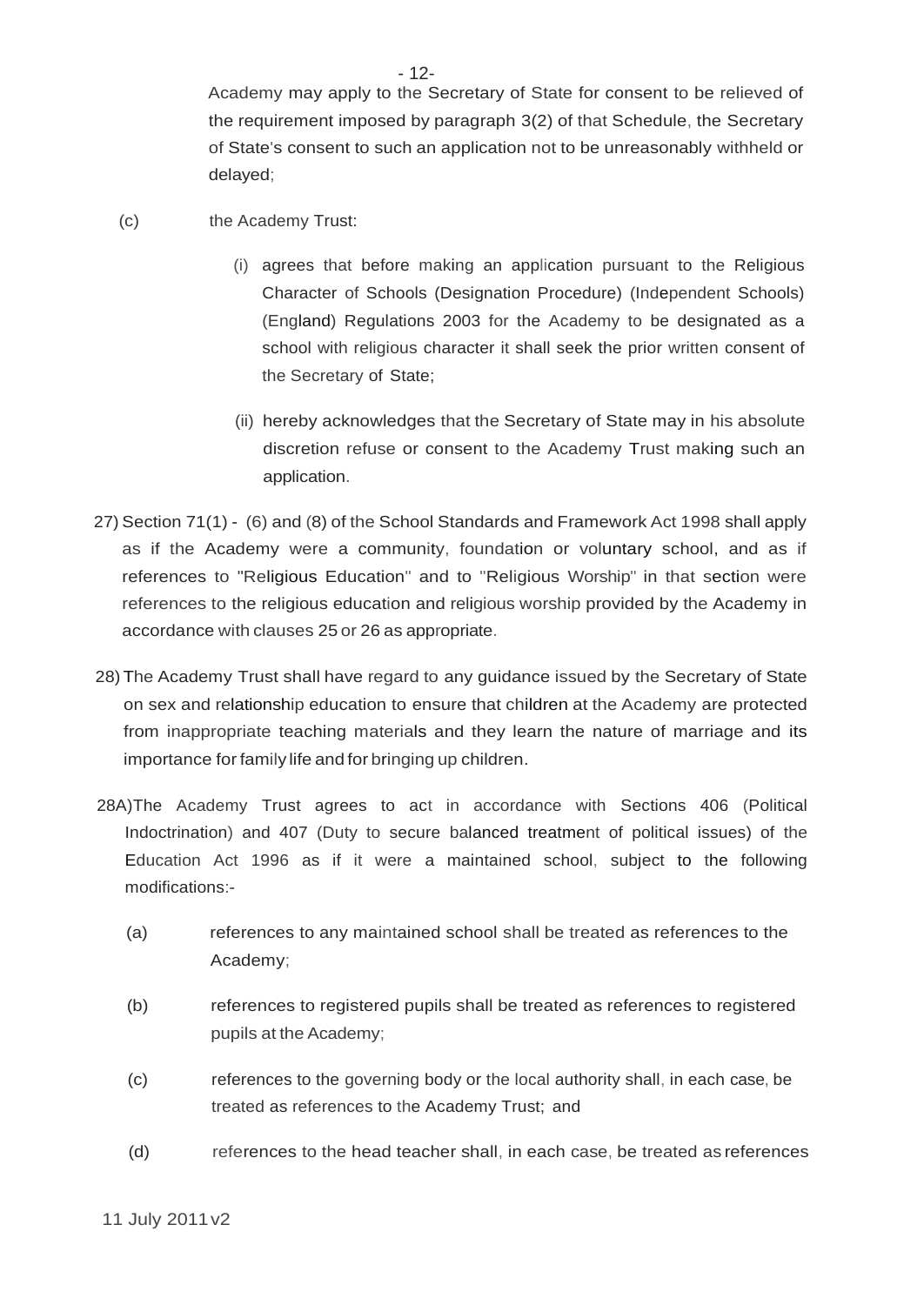### **Assessment**

- 29) The Secretary of State will notify the appropriate body for assessment purposes about the Academy.
	- (a) The Academy Trust shall ensure that the Academy complies with any guidance issued by the Secretary of State from time to time to ensure that pupils take part in assessments and in teacher assessments of pupil's performance as they apply to maintained schools.
	- (b) The Academy Trust shall report to any body on assessments under clause 29 as the Secretary of State shall prescribe and shall provide such information as may be required by that body as applies to maintained schools.
	- (c) In respect of all Key Stages, the Academy Trust will submit the Academy to monitoring and moderation of its assessment arrangements as prescribed by the Secretary of State.
	- (d) The Academy Trust may not offer courses at the Academy which lead to relevant qualifications, as defined in section 96 of the Learning and Skills Act 2000, unless the Secretary of State gives specific approval for such courses.

#### **Exclusions Agreement**

- 30) The Academy Trust shall, if invited to do so by an LA, enter into an agreement in respect of the Academy with that LA, which has the effect that where:
	- (a) the Academy Trust admits a pupil to the Academy who has been permanently excluded from a maintained school, the Academy itself or another Academy with whom the LA has a similar agreement; or
	- (b) the Academy Trust permanently excludes a pupil from the Academy

payment will flow between the Academy Trust and the LA in the same direction and for the same amount that it would, were the Academy a maintained school, under Regulations made under section 47 of the School Standards and Framework Act 1998 relating to the addition or deduction of a maintained school's budget following a permanent exclusion or the admission of a permanently excluded pupil. At the date of this Agreement, the applicable Regulation is Regulation 23 of the School Finance (England) Regulations 2008.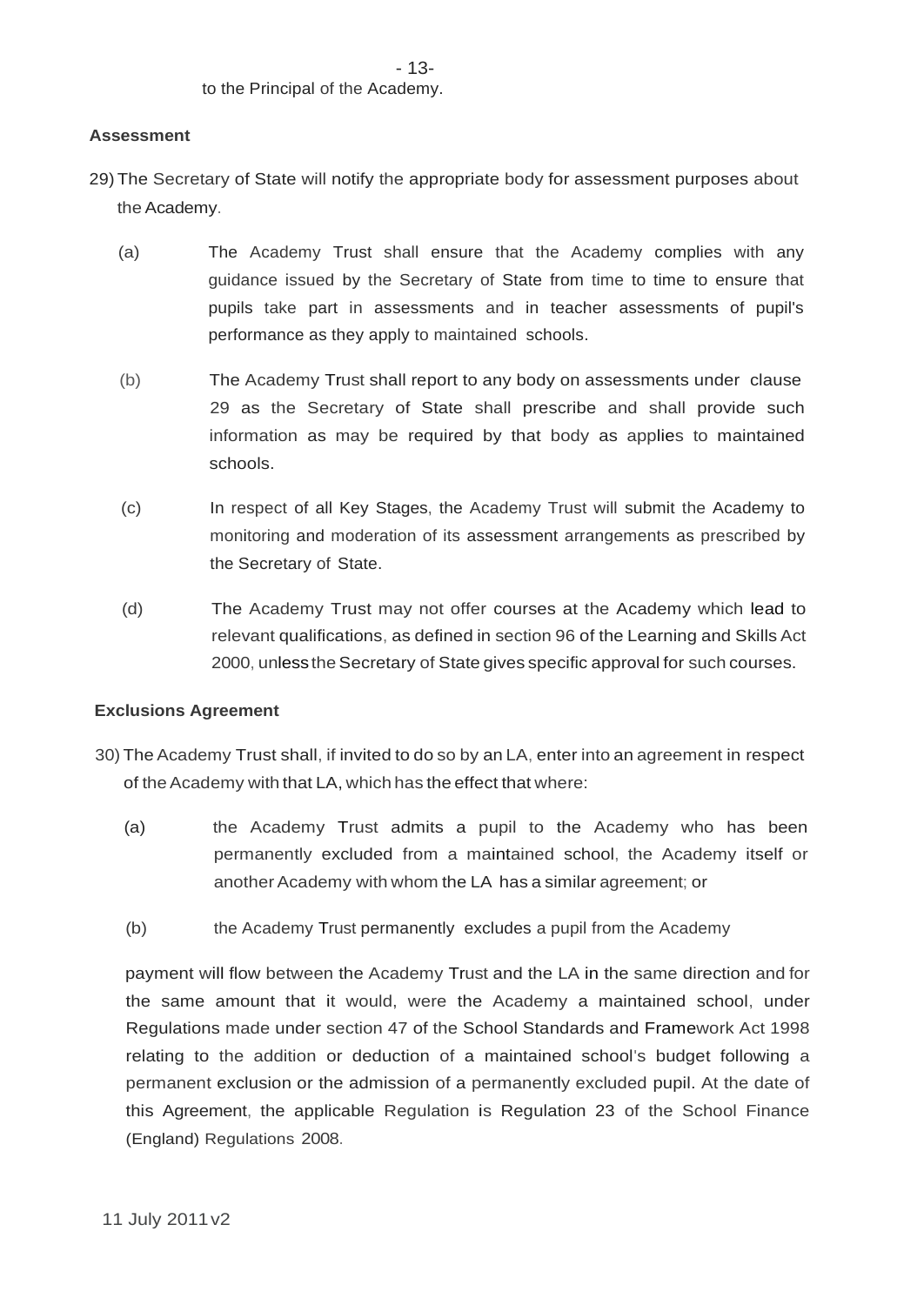### **School Meals**

- 31)The Academy Trust shall, if requested to do so by or on behalf of any pupils at the Academy, provide school lunches for those pupils unless it would be unreasonable for it to do so. Subject to the provisions of clause 32 charges may be levied for lunches, but the Academy Trust shall otherwise fund the cost of such school lunches from its GAG.
- 32) In relation to a pupil who is himself or whose parents are in receipt of benefits mentioned in section 512ZB of the Education Act 1996 (or equivalent provision governing the entitlement to free school lunches of pupils at maintained schools), the Academy Trust shall ensure that a school lunch is provided for such a pupil free of charge to be funded out of the Academy Trust's GAG.

### **Charging**

- 33) Sections 402 (Obligation to enter pupils for public examinations), 450 457 (charges), 459 (regulations about information about charges and school hours) and 460 (voluntary contributions), 461 (recovery of sums as civil debt) - 462 (Interpretation re charges) of the Education Act 1996 (including, for the avoidance of doubt, any secondary legislation made further to those provisions) shall be deemed to apply to the Academy with the following modifications:-
	- (a) references to any maintained school shall be treated as references to the Academy;
	- (b) references to registered pupils shall be treated as references to registered pupils at the Academy;
	- (c) references to the governing body or the local education authority shall, in each case, be treated as references to the Academy Trust;
	- (d) the charging and remissions policies required to be determined under section 457, and any amendment thereto, shall require the approval of the Secretary of State;and
	- (e) the Academy Trust may charge persons who are not registered pupils at the Academy for education provided or for facilities used by them at the Academy.

### **International Education Surveys**

33A) The Secretary of State may, by notice in writing to the Academy Trust. require the Academy Trust to participate in an international education survey and the Academy Trust shall, upon receipt of such notice, participate in that survey and provide to the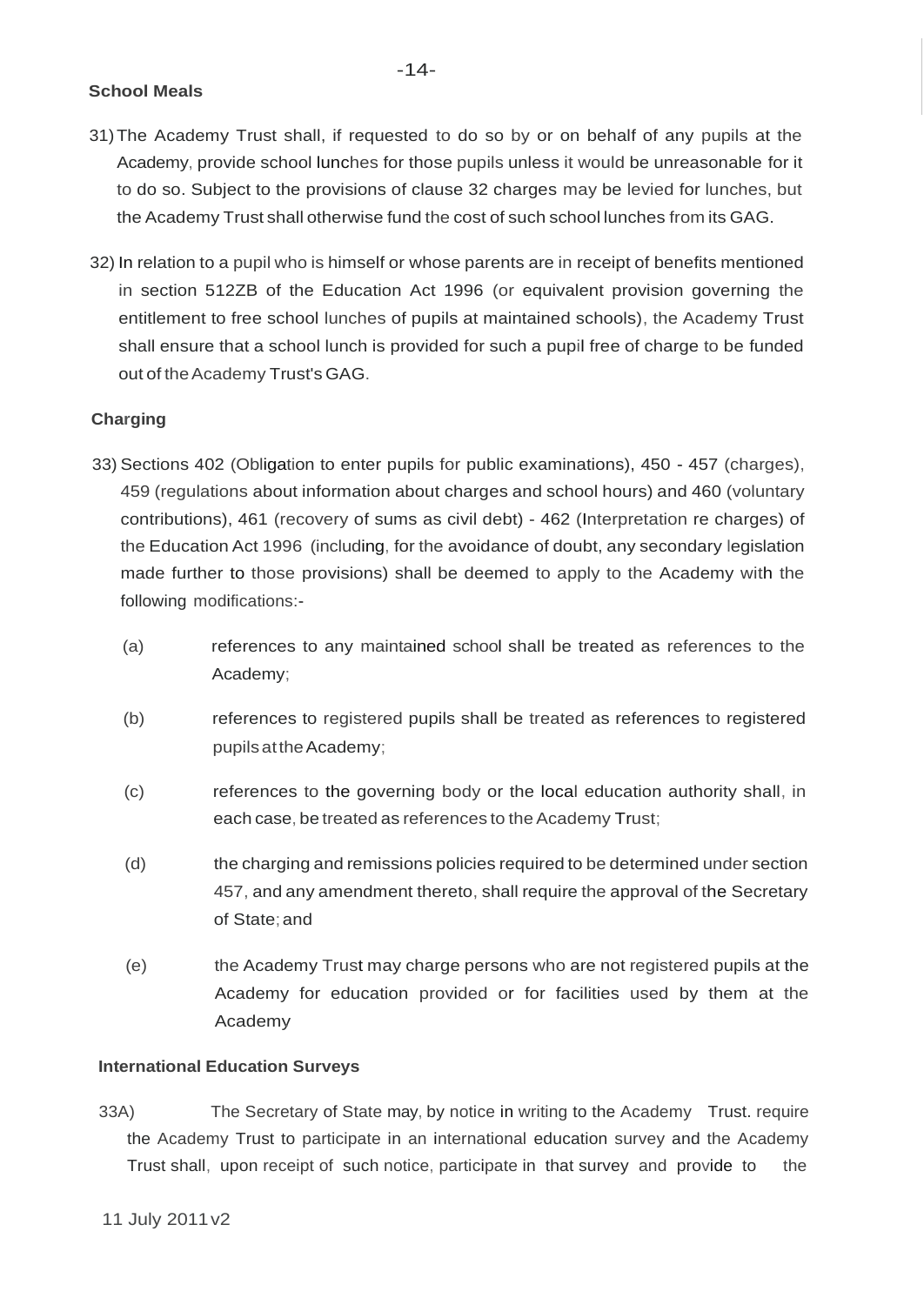Secretary of State or to those carrying out the survey all such assistance and information as may reasonably be required for the purposes of the Academy's participation in that survey.

#### **GRANTS TO BE PAID BY THE SECRETARY OF STATE**

#### **General**

- 34)The Secretary of State shall pay grants towards Capital Expenditure and Recurrent Expenditure for the Academy. Except with the Secretary of State's prior agreement, the Academy Trust shall not budget for its expenditure in any Academy Financial Year in excess of expected income. The Academy Trust shall not enter into commitments which are likely to have substantial implications for future levels of grant, or for the period for which grant may be required. No decision by the Academy Trust shall commit the Secretary of State to paying any particular amount of grant.
- 35)"Recurrent Expenditure" means any expenditure on the establishment, conduct, administration and maintenance of the Academy which does not fall within the categories of Capital Expenditure set out at clause 36. The Secretary of State shall pay two separate and distinct grants in respect of Recurrent Expenditure: General Annual Grant ("GAG") andEarmarkedAnnualGrant ("EAG").

#### **Capital Grant**

36)"Capital Expenditure" means expenditure on:

- (a) the acquisition of land and buildings;
- (b) the erection, enlargement, improvement or demolition of any building including fixed plant, installation, wall, fence or other structure, or any playground or hard standing;
- (c) the installation of electrical, mechanical or other services other than necessary replacements, repairs and maintenance due to normal wear and tear;
- (d) the purchase of vehicles and other self-propelled mechanical equipment;
- (e) the installation and equipping of premises with furnishings and equipment, other than necessary replacements, repairs and maintenance due to normal wear andtear;
- (f) the installation and equipping of premises with computers, networking for computers , operating software and information and communication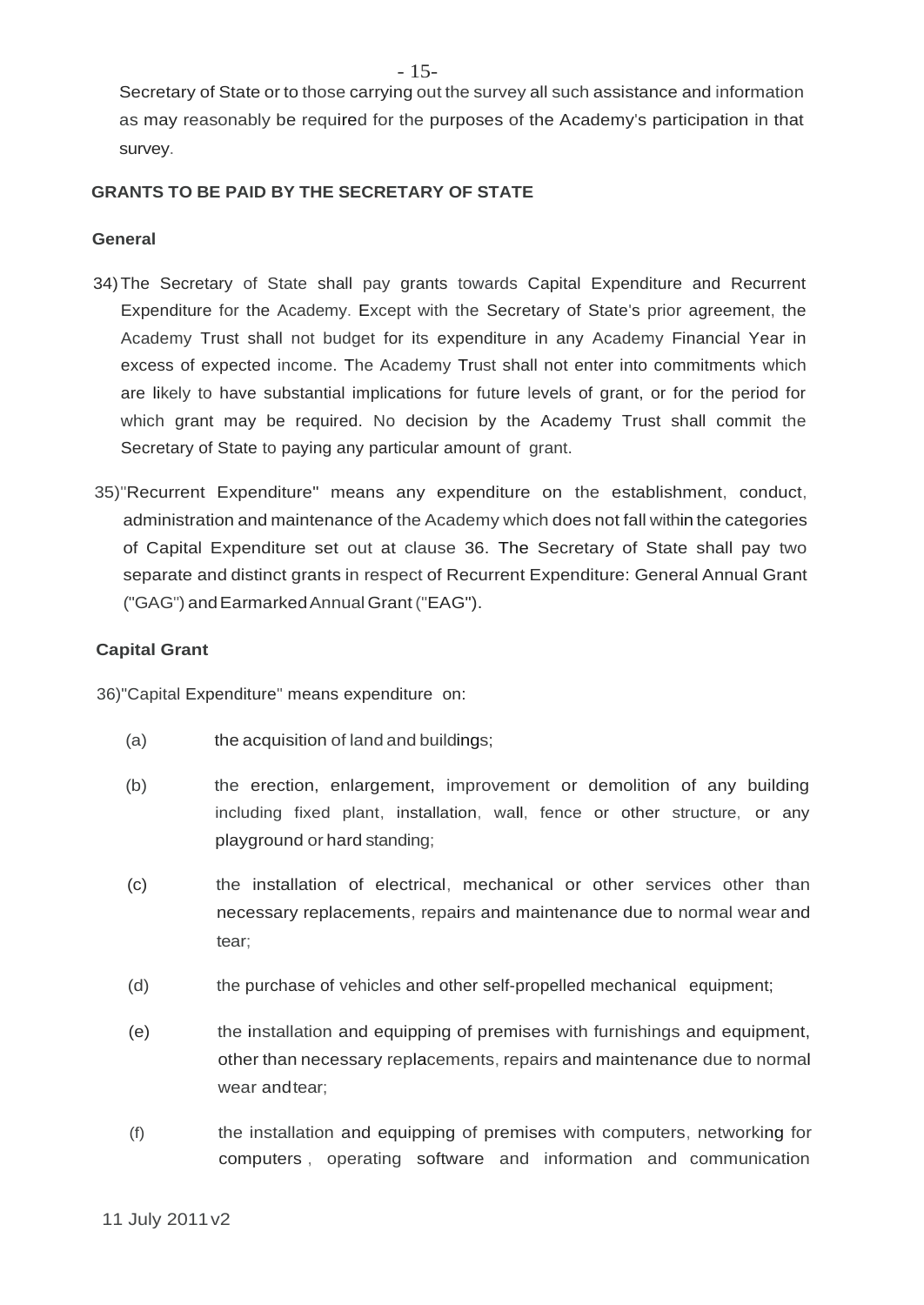technology equipment, other than necessary updates or necessary replacements, repairs and maintenance due to normal wear and tear;

- (g) the provision and equipping of premises, including playing fields and other facilities for social activities and physical recreation other than necessary replacements, repairs and maintenance due to normal wear and tear;
- (h) works of a permanent character other than the purchase or replacement of minor day-to day items;
- (i) any major repairs or replacements which are specified as constituting capital expenditure in any grant letter relating to them;
- U) such other items (whether of a like or dissimilar nature to any of the foregoing) of a substantial or enduring nature as the Secretary of State may agree shall constitute capital expenditure for the purposes of this Agreement;
- (k) all professional fees properly and reasonably incurred in connection with the provision of any of the above;
- (I) VATand other taxes payable on any of the above.

"CapitalGrant" means grant paid to theAcademy Trust in respect of Capital Expenditure.

- 37)Where the Academy is to open in new premises, or where existing premises are to be substantially refurbished or remodelled to enable the Academy to open in such premises, the Secretary of State, may, in his absolute discretion be responsible for meeting the incurred Capital Expenditure for that Academy. To that end, the Secretary of State will consider providing funding in accordance with any arrangements as he considers appropriate.
- 38) Any Capital Expenditure incurred in respect of the Academy on which Capital Grant payments are sought from the Secretary of State will require the specific prior written agreement of the Secretary of State, which agreement shall not be unreasonably withheld or delayed.
- 39)Any payment of Capital Grant to the Academy Trust under this Agreement is subject to the fulfilment of the following conditions:
	- (a) such grants are used solely to defray expenditure approved by the Secretary of State;
	- (b) the Academy Trust certifying and providing evidence that all planning and other consents necessary for the development and all related infrastructure

- 16-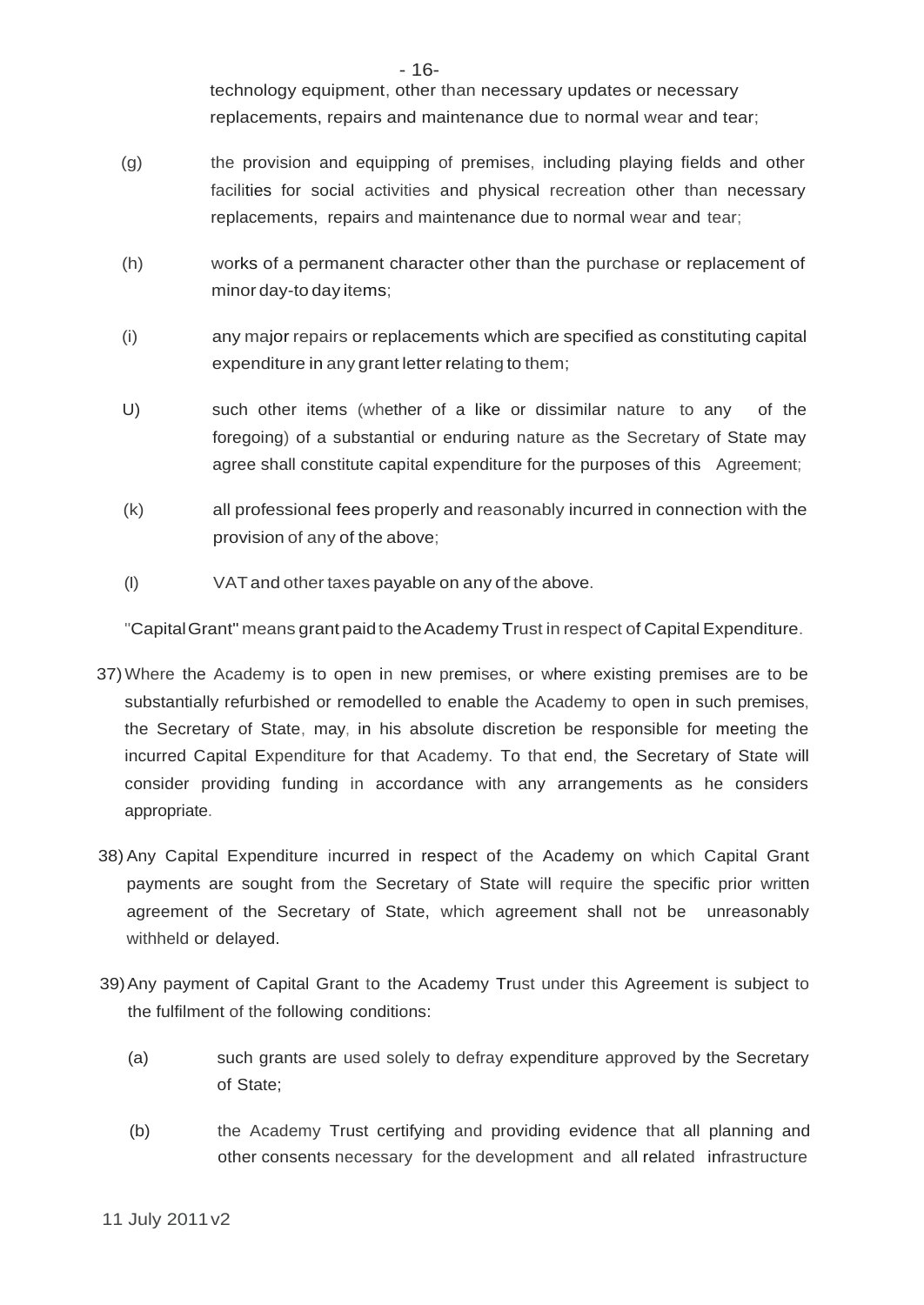to be completed have been obtained or put in place; and

(c) any other conditions that the Secretary of State may specify.

## **Arrangements for Payment of Capital Grant**

40)Capital Grant will be paid by the Secretary of State to the Academy Trust on the basis of claims for grant submitted to the Secretary of State in the notified format with supporting invoices and certificates as required by the Secretary of State. If a dispute arises as to whether a claim is or is not acceptable both parties undertake to attempt to resolve it in good faith. In the event of such a dispute, the Secretary of State shall pay to the Academy Trust so much of the claim as shall not be in dispute.

### **General Annual Grant**

- 41) GAG will be paid by the Secretary of State to the Academy Trust in order to cover the normal running costs of the Academy. These will include, but are not limited to:
	- (a) teachers' salaries and related costs (including full and part time teaching staff and seconded teachers);
	- (b) non-teaching staff salaries and related costs (including pension contributions, educational support staff, administrative and clerical staff and manual and premisesrelatedstaff);
	- (c) employees' expenses;
	- (d) the purchase, maintenance, repair and replacement:
		- (i) of teaching and learning materials and other educational equipment, including books, stationery and ICT equipment and software, sports equipment and laboratory equipment andmaterials;
		- (ii) of other supplies and services;
	- (e) examination fees;
	- (f) repairs, servicing and maintenance of buildings (including redecoration, heating, plumbing, lighting etc); maintenance of grounds (including boundary fences and walls); cleaning materials and contract cleaning; water and sewage; fuel and light (including fuel oil, solid and other fuel, electricity and gas); rents; rates; purchase, maintenance, repairs and replacement of furniture and fittings;
	- (g) insurance;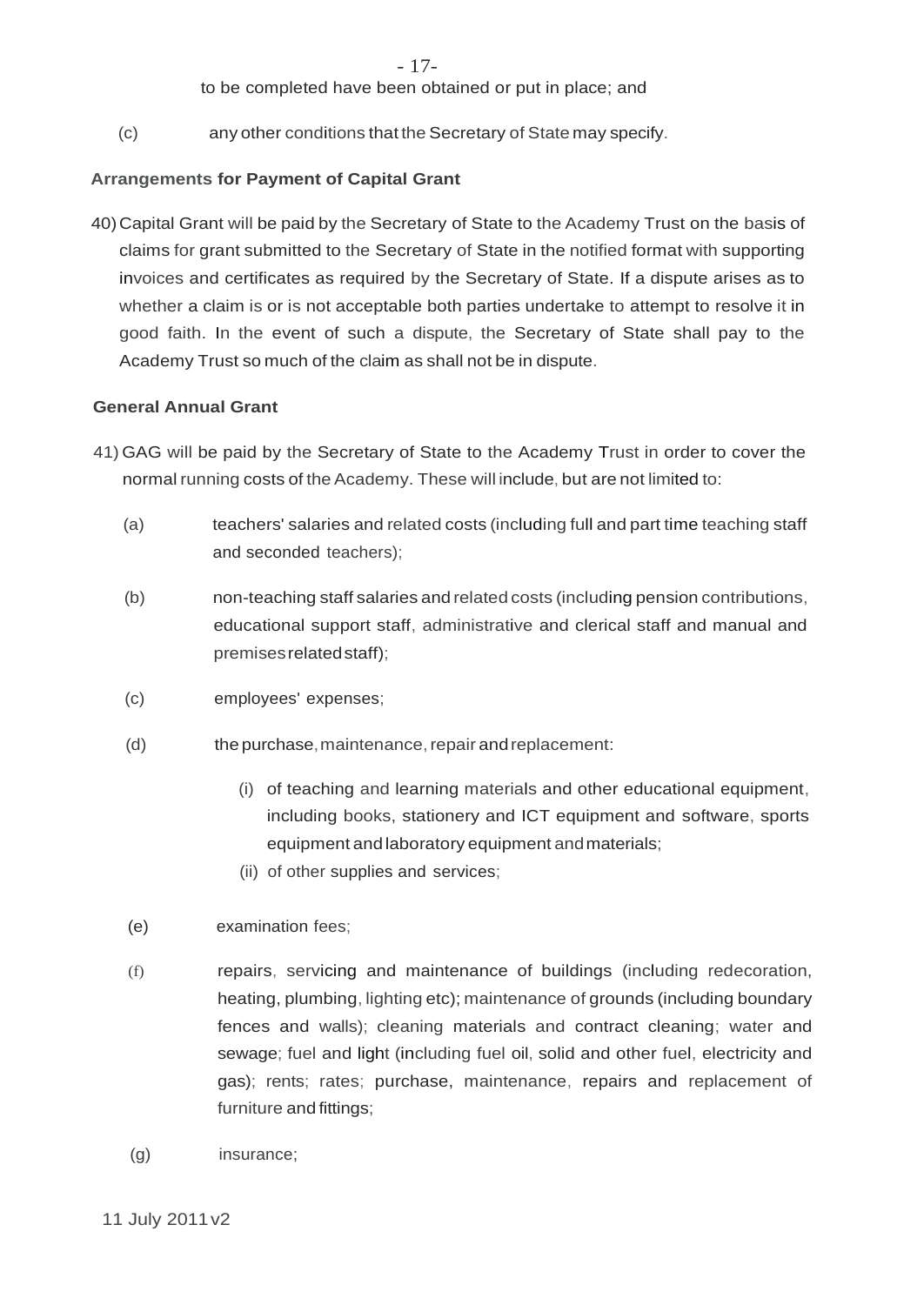- (h) medical equipment and supplies;
- (i) staff development (including in-service training);
- (j) curriculum development;
- (k) the costs of providing school meals for pupils (including the cost of providing free school meals to pupils who are eligible to receive them), and discretionary grants to pupils to meet the cost of pupil support, including support for pupils with special educational needs or disabilities (taking account of the fact that separate additional money will be available for pupils with statements of special educational needs);
- (I) administration;
- (m) establishmentexpenses and otherinstitutional costs.
- 42) Subject to clauses to 50-51, GAG for each Academy Financial Year for the Academy will include:-
	- (a) funding equivalent to that which would be received by a maintained school with similar characteristics, determined by the Secretary of State and notified in the Annual Letter of Funding or its equivalent, taking account of the number of pupils at the Academy;
	- a) funding in respect of functions which would be carried out by the local authority if the Academy were a maintained school.
- 43) The GAG for each Academy Financial Year for the Academy will also include, payable on a basis equivalent to that applied to maintained schools:
	- (a) funding for matters for which it is necessary for the Academy to incur extra costs, for as long as those costs are deemed necessary by the Secretary of State; and
	- (b) payments in respect of further, specific grants made available to maintained schools, where the Academy meets the requisite conditions and criteria necessary (other than being a maintained school) for a maintained school to receive these grants.
- 44)Subject to clause 45, the basis of the pupil number count for the purposes of determining GAG for an Academy Financial Year for the Academy will be, in the first year of conversion, the same basis as that used by the LA for determining the budget share of the predecessor maintained school as adjusted by numbers counted in any subsequent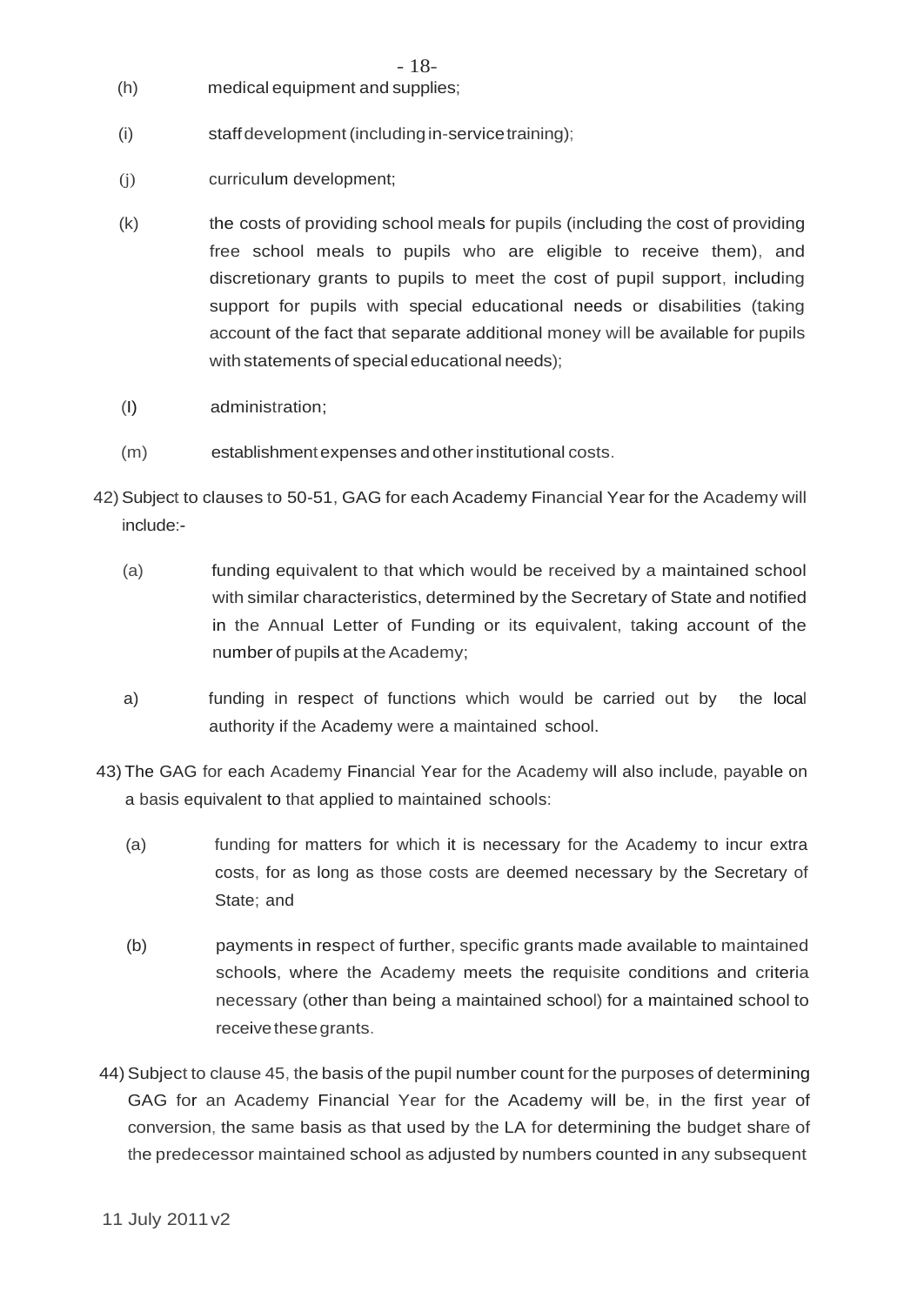Schools Census, as determined by the Secretary of State. In subsequent years the basis of the pupil count will be as determined by the Secretary of State.

- 45) Once the conditions specified in clause 46 have been satisfied with respect to the Academy for the Academy Financial Year for which funding is being calculated, the basis of the pupil number count for the purpose of determining GAG for the Academy will be:
	- (a) for the pupil number count for pupils in Year 11 and below, the Schools Census for the January preceding the Academy Financial Year in question; and
	- (b) for the pupil number count for pupils in Year 12 and above, the formula which for the time being is in use for maintained schools for the calculation of pupil numbers for pupils in Year 12 and above for the purpose of calculating their level of funding.

46)For the purpose of clause 45, the conditions are:

- (a) (save in respect of the sixth form) all planned Year-groups will be present at the Academy (that is, all the pupil cohorts relevant to the age-range of the Academy will have some pupils present); and
- (b) the total number of pupils as measured in the Schools Census for the preceding January is 90% or more of the planned final size of the Academy, which is 1100;
- (c) the Secretary of State has determined that the basis shall be as provided for in Clause51.
- 47)For any Academy Financial Year in which GAG for the Academy has been calculated in accordance with clause 44, no adjustment shall be made to the following Academy Financial Year's formula funding element of GAG to recognise variation from the pupil count basis used.
- 48)For any Academy Financial Year in which GAG for the Academy is calculated in accordance with clause 45, no adjustment will be made to the formula funding element in the following Academy Financial Year's formula funding element of GAG unless the Academy Trust demonstrates to the satisfaction of the Secretary of State that there has been a significant impact on costs, such as an extra class. For any other element of GAG the Secretary of State may make adjustments to recognise a variation in pupil numbers from that used to calculate the element of grant in question; the basis of these will be set out in the annual letter of funding.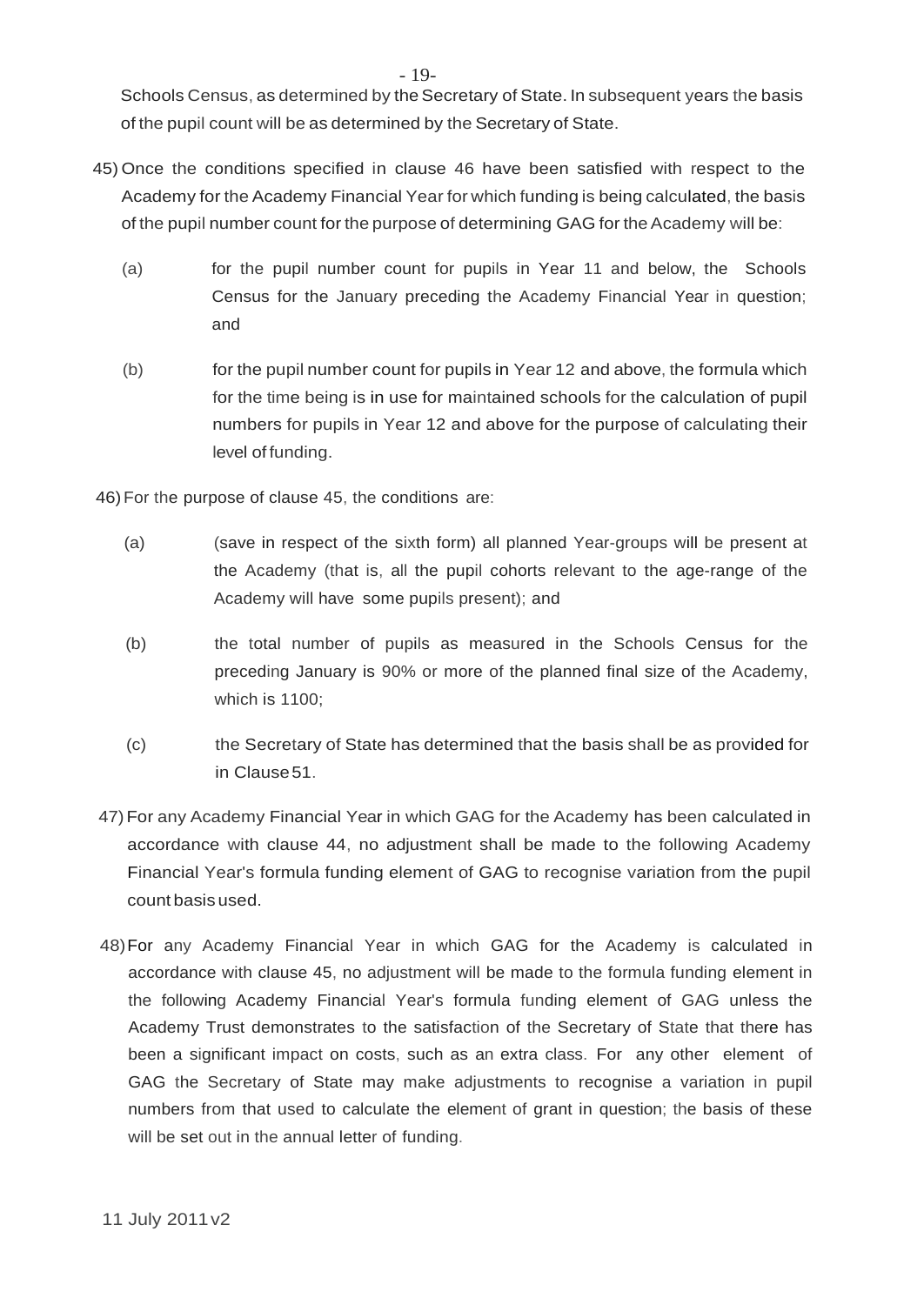#### -20-

#### 49) The Secretary of State recognises that:

- (a) where the Academy opens with an intake representing only a proportion of the final planned size of the Academy, payments based simply upon the number of pupils present are unlikely to be sufficient to meet the Academy's needs in the Academy Financial Years before all age groups are present at their planned size (the "Start-up Period") because of a lack of economies of scale. The Secretary of State may pay an appropriately larger GAG in the Start-up Period than would be justified solely on the basis of the methods set out in clauses 42-48, in order to enable the Academy to operate effectively;<sup>1</sup>
- (b) where the Academy opens with pupils transferred from one or more maintained schools which have closed, additional GAG resources may be required to take account of transitional costs including any costs associated with supporting the integration of pupils from the closed schools and, where necessary, to offer a dual curriculum. If the Secretary of State has indicated that such additional GAG will be payable, the Academ y Trust will make a bid for this addition to GAG based upon need and providing appropriate supporting evidence.
- 50)During the Start-up Period or during the period when year groups are present who have transferred from a predecessor school or schools, the Secretary of State will pay a further element of GAG additional to that calculated in accordance with the methods set out in clauses 42-48 to allow the Academy to:
	- (a) purchase a basic stock of teaching and learning materials (including library books, text books, software, stationery, science equipment and equipment for physical education) and other consumablematerials;
	- (b) meet the costs associated with the recruitment and induction of additional teaching and other staff.

After the Start-up Period these costs will be met through the ordinary GAG.

51)The Secretary of State recognises that if he serves notice of intention to terminate this Agreemen,t the intake of new pupils during the notice period is likely to decline and that in such circumstances payments based simply upon the number of pupils attending the Academy are unlikely to be sufficient to meet the Academy's needs during the notice period. The Secretary of State undertakes to pay a reasonable and appropriately larger GAG with respect to the Academy in the notice period than would be justified solely on

<sup>1</sup> No te that a l arge r G A G for the Sta rt- Up Pe riod is not applicabl e to schools applying to convert fu rth er to the A cademies Ac t 20 10.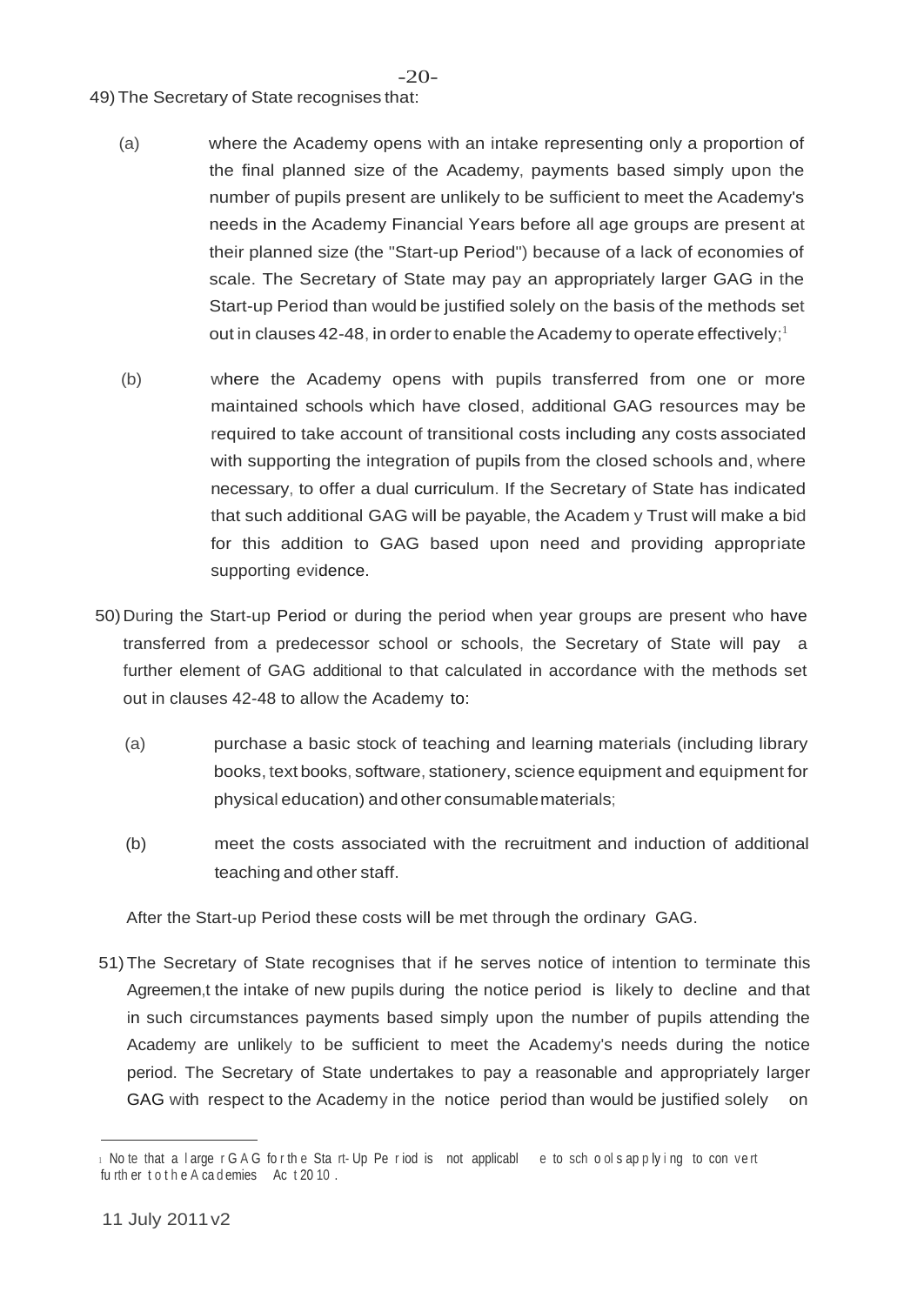the basis of the methods set out in clauses 42-48, in order to enable the Academy to operate effectively.

- 52)The Secretary of State also recognises that if this Agreement is terminated for any reason by either party the number of pupils at the Academy is likely to decline. In these circumstances both parties undertake to attempt to resolve issues arising from such termination in good faith and with the aim of protecting the interests and the education of the pupils at the Academy.
- 53)GAG paid by the Secretary of State shall only be spent by the Academy Trust towards the normal running costs of the Academy.

### **Earmarked Annual Grant**

- 54) Earmarked Annual Grant ("EAG") shall be paid by the Secretary of State to the Academy Trust in respect of either Recurrent Expenditure or Capital Expenditure for such specific purposes as may from time to time be agreed between the Secretary of State and the Academy Trust and as described in the relevant funding letter. The Academy Trust shall only spend EAG in accordance with the scope, terms and conditions of the grant set out in the relevant funding letter.
- 55) Where the Academy Trust is seeking a specific EAG in relation to any Academy Financial Year, it shall submit a letter outlining its proposals and the reasons for its request to Academies Division, Sanctuary Buildings, Great Smith Street, London SW1P 3BT.

### **Arrangements for Payment of GAG and EAG**

- 56)The Secretary of State shall notify the Academy Trust at a date preceding the start of each Academy Financial Year of the GAG and EAG figures in respect of the Academy which, subject to Parliamentary approval, the Secretary of State plans for that Academy Financial Year and of the assumptions and figures on which these are based.
- 57)If GAG or EAGis calculated incorrectly due to a mistake of the Secretary of State then:
	- (a) if this leads to an underpayment of GAG, the Secretary of State will correct the underpayment in subsequent Academy Financial Years;
	- (b) if this leads to an overpayment of GAG, the Secretary of State reserves the right to recover any overpaid grant in subsequent Academy Financial Years, as appropriate, having considered all the relevant circumstances and taking into account any representations from the Academy Trust.
- 58)If GAG or EAG is calculated incorrectly because the Academy Trust provides incorrect information to the Secretary of State then;

- 21-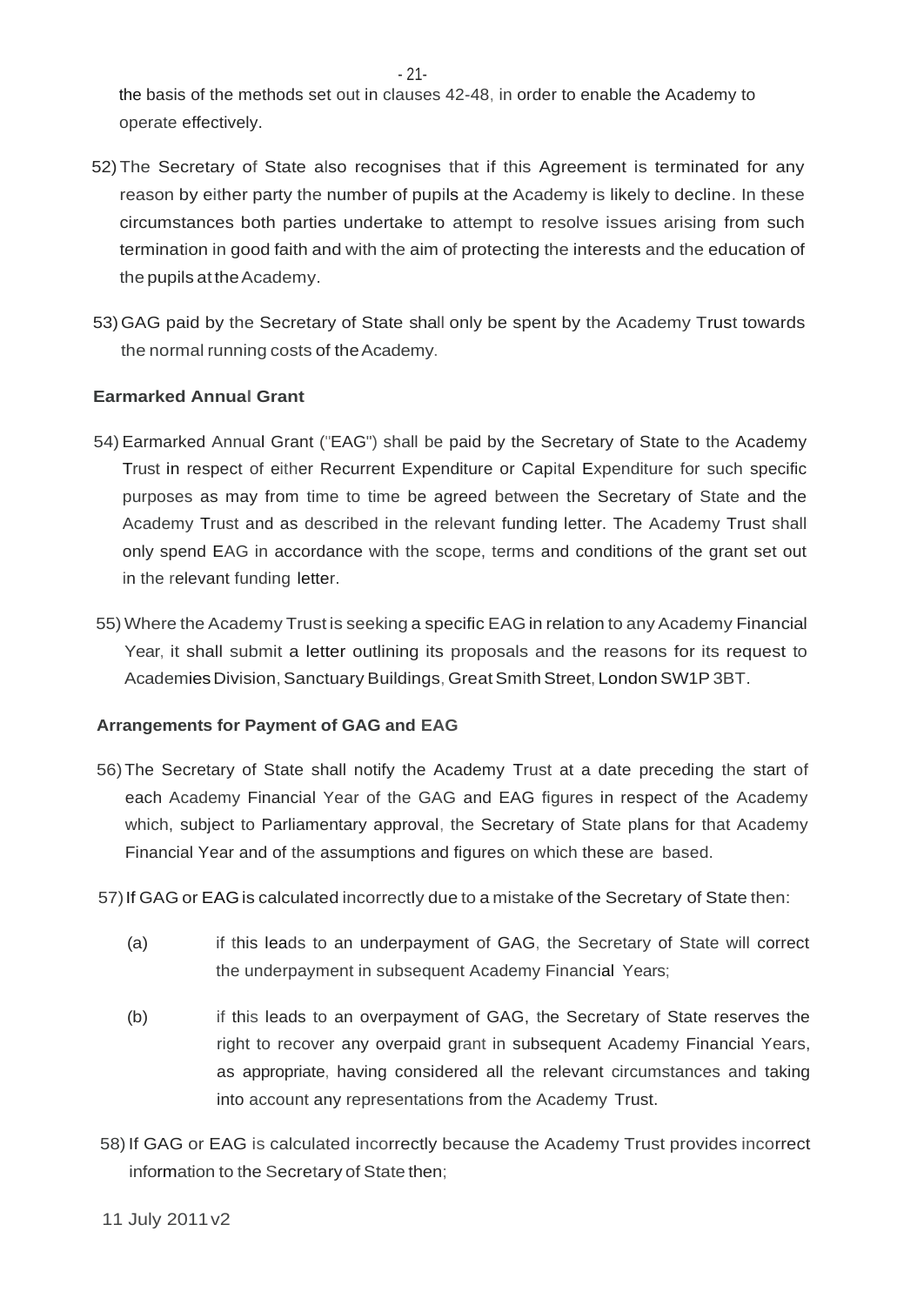- (a) if this leads to an underpayment of GAG, the Secretary of State may correct the underpayment in subsequent Academy Financial Years;
- (b) if this leads to an overpayment of GAG, the Secretary of State reserves the right to recover any overpaid grant in subsequent Academy Financial Years, as appropriate, having considered all the relevant circumstances and taking into account any representations from the Academy Trust.
- 59)The amounts of GAG for an Academy Financial Year will be determined annually by the Secretary of State. The amount of GAG for the Academy for the initial Academy Financial Year will be notified to the Academy Trust in a funding letter at a date preceding that year. For subsequent years the amount of GAG will be notified to the Academy Trust in a funding letter not later than 31 March preceding that Academy Financial Year (the "Annual Letter of Funding"). The Annual Letter of Funding will not include the amount that the Academy Trust will receive in respect of grants for which information to enable timely calculation is not available or is incomplete, such grants will be notified as soon as practicable later in the year. Amounts of EAG will be notified to the Academy Trust wherever possible in the Annual Letter of Funding or as soon as practicable thereafter.
- 60)The Secretary of State undertakes to pay GAG in monthly instalments on or before the twenty fifth day of each month, each such instalment to fund the salaries and other payroll costs for the relevant month of all monthly paid employees and all other costs payable during the next following month. The detailed arrangements for payment will be set out in the Annual Letter of Funding.

### **Other relevant funding**

- 61) Not used.
- 62)The Secretary of State may meet costs incurred by the Academy Trust in connection with the transfer of employees from any predecessor school under the Transfer of Undertakings (Protection of Employment) Regulations 2006. Payment of grant in respect of such costs is to be agreed between the parties on a case by case basis and the Academy Trust shall not budget on the basis that it will receive any grant in respect of such costs unless it is specifically notified that such grant will be paid.
- 63) The Academy Trust may also receive funding from an LA in respect of the provision detailed in statements of SEN for pupils attending an Academy in accordance with the provisions of Section 483A of the Education Act 1996 and regulations made under that section. The Academy Trust shall ensure that all provision detailed in statements of SEN is provided for such pupils.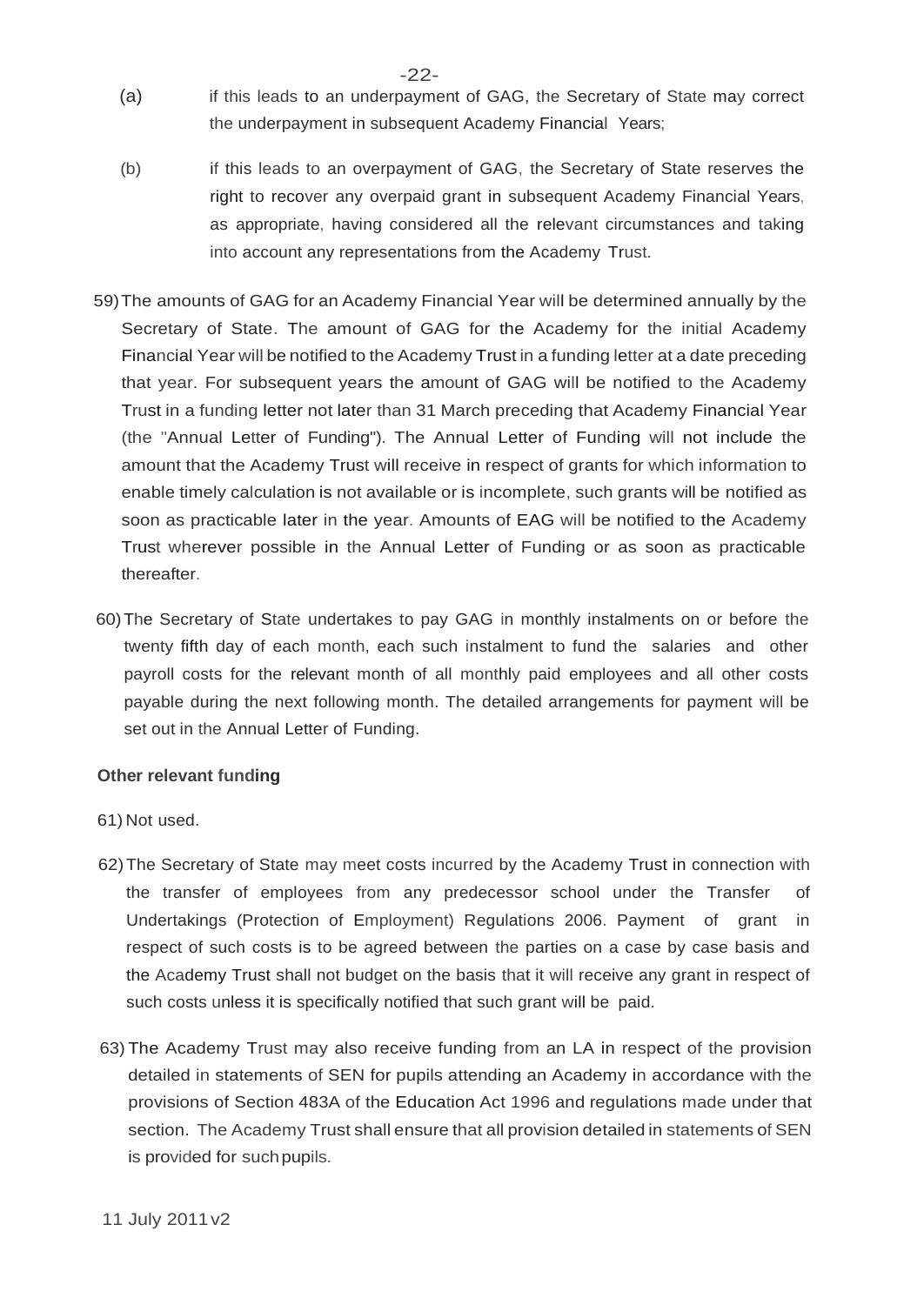#### 64) Not used.

#### **Financial and Accounting Requirements**

- 65) The Academy Trust shall appoint an Accounting Officer and shall notify the Secretary of State of that appointment.
- 66) In relation to the use of grant paid to the Academy Trust by the Secretary of State, the Academy Trust shall abide by the requirements of and have regard to the guidance in the Academies Financial Handbook published by the DfE and amended from time to time, which sets out in detail provisions for the financial management of the Academy including guidance on financial systems and controls and accounting and reporting requirements, in so far as these are not inconsistent with any accounting and reporting requirements and guidance that it may be subject to by virtue of its being a charity.
- 67) The formal budget plan must be approved each Academy Financial Year by the Governing Body.
- 68) Any payment of grant by the Secretary of State in respect of the Academy is subject to his being satisfied as to the fulfilment by the Academy Trust of the following conditions:
	- (a) in its conduct and operation it shall apply financial and other controls which conform to the requirements both of propriety and of good financial management;
	- (b) arrangements have been made to maintain proper accounting records and that statements of income and expenditure and balance sheets may be produced in such form and frequency as the Secretary of State may from time to time reasonably direct;
	- (c) in addition to the obligation to fulfil the statutory requirements referred to in sub-clause (f) below, the Academy Trust shall prepare its financial statements, Directors' report, Annual Accounts and its Annual Return for each Academy Financial Year in accordance with the Statement of Recommended Practice as if the Academy Trust was a non-exempt Charity and in such form or manner and by such a date as the Secretary of State may reasonably direct and shall file these with the Secretary of State and the Principal Regulator eachAcademy Financial Year;
	- (d) a statement of the accounting policies used should be sent to the Secretary of State with the financial statements and should carry an audit report stating that. in the opinion of the auditors. the statements show a true and fair view of theAcademy Trust's affairs and that the grants were used for the purposes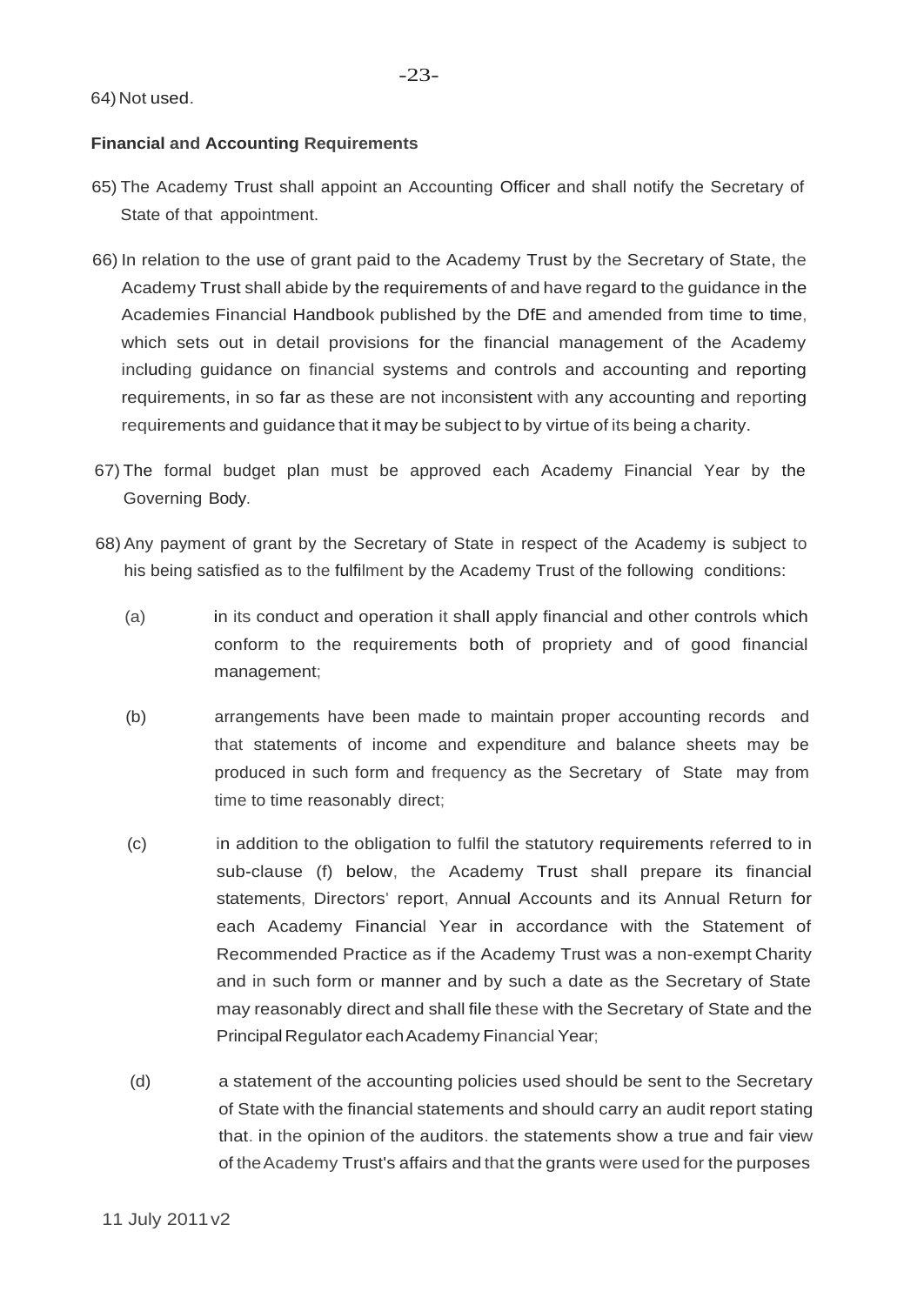intended;

- (f) the Academy Trust prepares and files with the Companies Registry such annual accounts as are required by the Companies Act 2006;
- (g) the Academy Trust shall publish on its website its Annual Accounts, Annual Report, Memorandum and Articles of Association, Funding Agreement and a list of the names of the Governors of the Academy Trust;
- (h) the Academy Trust insures or procures insurance by another person of its assets in accordance with normal commercial practice or under the terms of any subsisting leases in respect of the leasehold interest of the site upon which the Academy is situated.
- 69) In addition, and at his expense, the Secretary of State may instruct auditors to report to him on the adequacy and effectiveness of the accounting systems and internal controls maintained by the Academy Trust to standards determined by the Secretary of State and to make recommendations for improving the financial management of the Academy Trust.
- 70)The books of accounts and all relevant records, files and reports of the Academy Trust including those relating to financial controls, shall be open at all reasonable times to officials of the DfE and the National Audit Office and to contractors retained by the DfE or the National Audit Office for inspection or the carrying out of value for money studies; and the Academy Trust shall secure that those officials and contractors are given reasonable assistance with their enquiries. For the purposes of this clause 'relevant' means in any way relevant to the provision and use of grants provided by the Secretary of State under this Agreement.
- 71)The Academy Trust shall submit indicative budgets relating to the Academy to the Secretary of State by not later than 15 February before the start of each Academy Financial Year. Such budgets shall set out clearly the prospective income and expenditure of the Academy and shall differentiate, and give adequate details of:
	- (a) a statement of expected income for that Academy Financial Year including cash donations and gifts in kind from sources other than GAG, EAG and grants from the Secretary of State towards capital and revenue expenditure, distinguishing between income from public funds including the national lottery and income from other sources. Income from cash donations and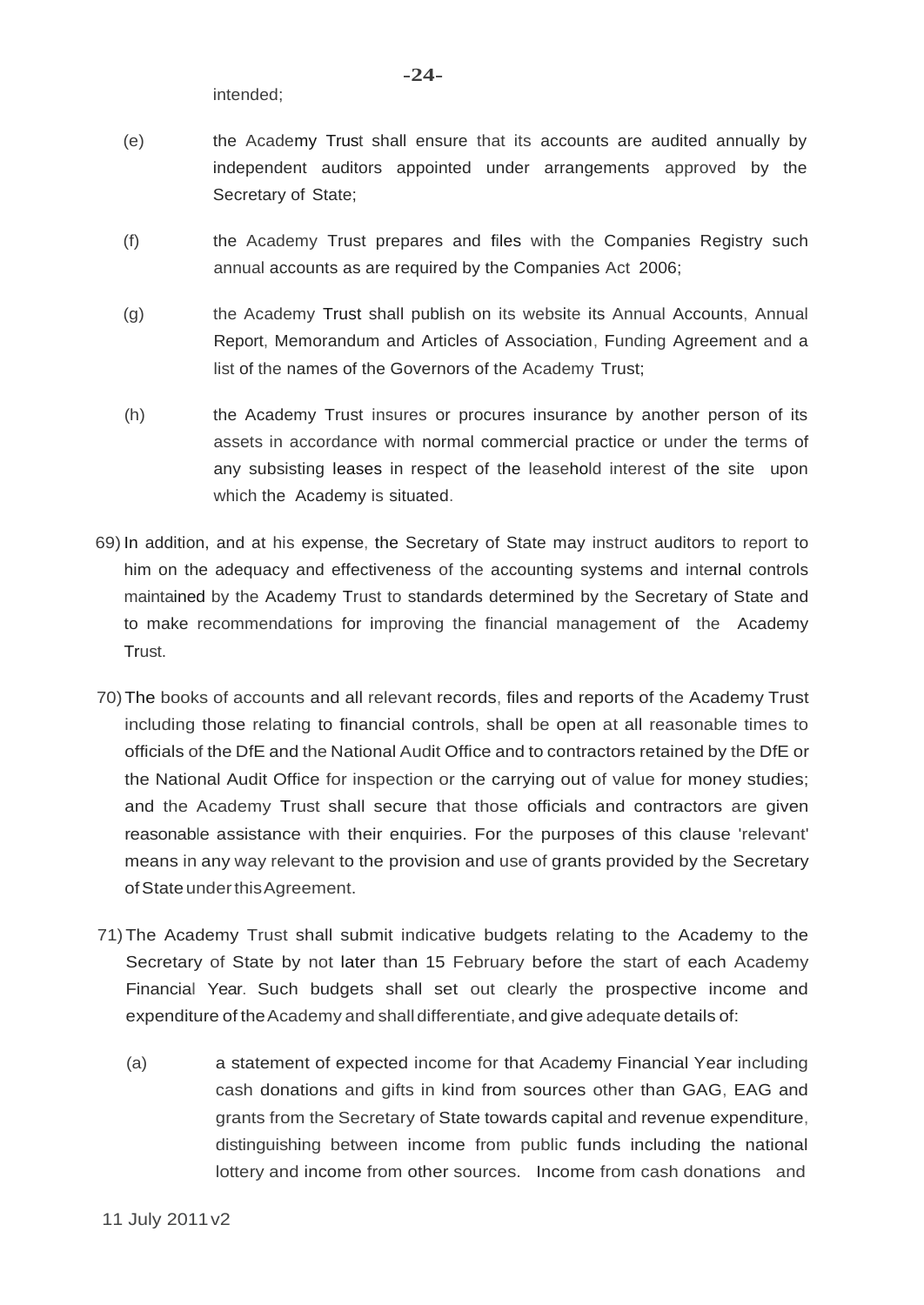gifts in kind from sources other than GAG, EAG and grants from the Secretary of State towards Capital Expenditure will not be taken into account by the Secretary of State in the calculation of GAG;

- (b) a statement of proposed Recurrent Expenditure for that Academy Financial Year;
- (c) a statement of proposed Capital Expenditure for that Academy Financial Year.
- 72)At the beginning of any Academy Financial Year the Academy Trust may hold unspent GAG from previous Academy Financial Years amounting to such percentage (if any) as the Secretary of State may specify by notice in writing to the Academy Trust prior to the beginning of that Academy Financial Year of the total GAG payable for the Academy in the Academy Financial Year just ended or such higher amount as may from time to time be agreed. The Academy Trust shall use such carried forward amount for such purpose, or subject to such restriction on its use, as the Secretary of State may specify by notice in writing to the Academy Trust.
- 73) Notwithstanding clause 72, any additional grant provided over and above that set out in clauses 42-48, and made in accordance with clauses 49-51 may be carried forward without limitation or deduction until the Start-up Period or the circumstances set out in clause 51 come to an end.
- 74) Any savings of GAG not allowed to be carried forward under clauses 72-73 will be taken into account in the payment of subsequent grant.
- 75) The Academy Trust may also accumulate funds from private sources or public sources other than grants from the Secretary of State for application to the benefit of the Academy as it sees fit. Any surplus arising from private sources or public sources other than grants from the Secretary of State shall be separately identified in the Academy Trust'sbalancesheet.
- 76) The Academy Trust shall not, in relation to assets or property funded (whether in whole or in part) by the Secretary of State, without the prior written consent of the Secretary of State which shall not be unreasonably withheld or delayed:
	- (a) except such as are given in normal contractual relations, give any guarantees, indemnities or letters of comfort;
	- (b) write off any debts or liabilities owed to it above a value for the time being specified by the Secretary of State, nor offer to make any ex gratia payments;

11 July 2011v2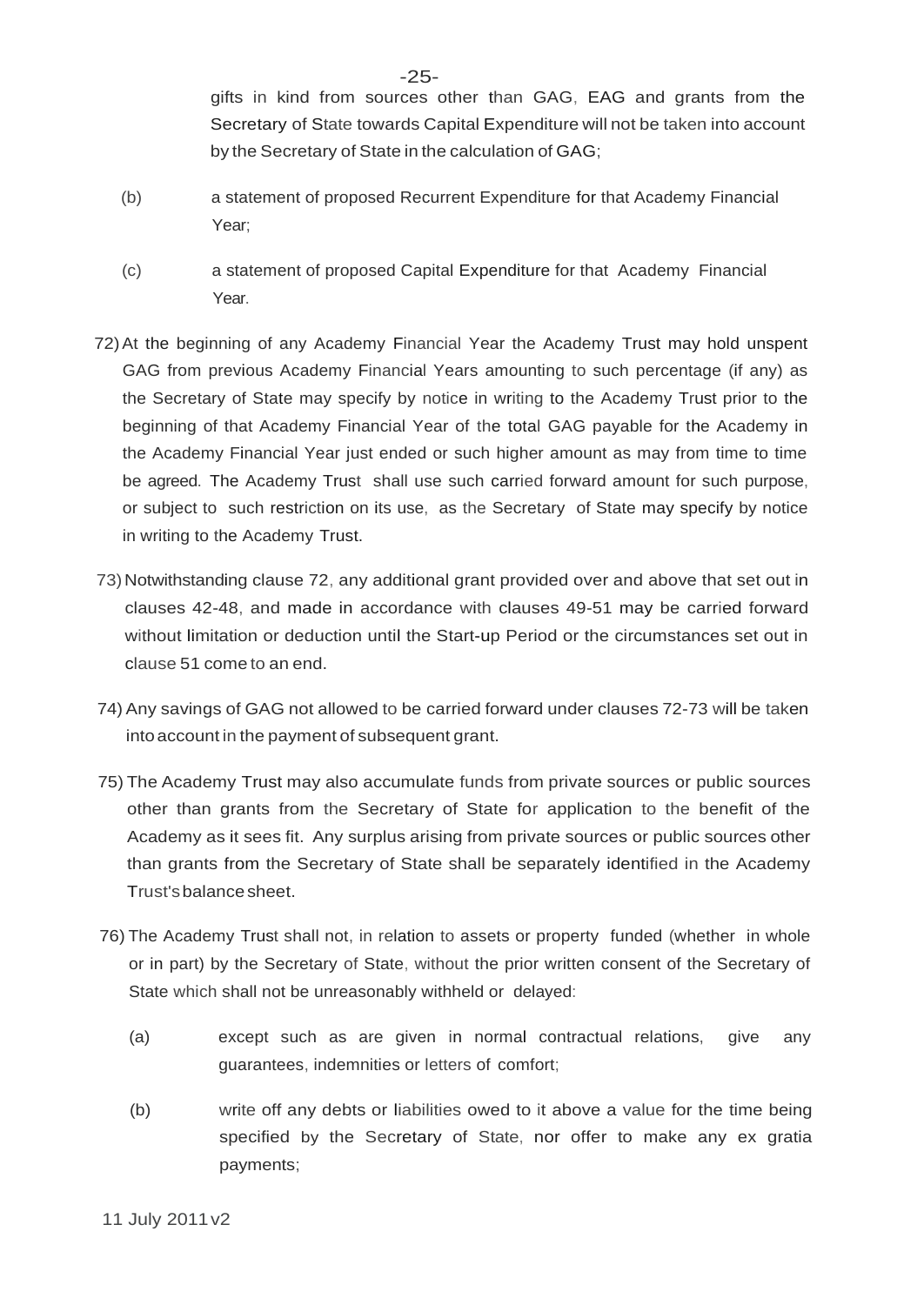- (c) make any sale or purchase of freehold property; or
- (d) grant or take up any leasehold or tenancy agreement for a term exceeding three years.
- 76A) Grants paid by the Secretary of State shall only be used by the Academy Trust for purposes listed in Article 4(a) of theArticles. Such funds shall not be used by the Academy Trust for purposes listed in Article 4(b) of the Articles without the prior written consent of the Secretary of State except where the use of such funds for a charitable purpose set out in Article 4(b) is merely incidental to their use for the purposes set out in Article 4(a) of the Articles.
- 77) The Academy Trust shall provide 30 days notice to the Secretary of State, whether or not the circumstances require the Secretary of State's approval, of its intention to:
	- (a) give any guarantees, indemnities or letters of comfort;
	- (b) write off any debts owed to it or offer to make any ex gratia payments;
	- (c) make any sale or purchase of freehold property; or
	- (d) grant or take up any leasehold or tenancy agreement for a term exceeding three years.
- 78)Each discovered loss of an amount exceeding the amount for the time being specified by the Secretary of State and arising from suspected theft or fraud, shall be reported by the Academy Trust to the Secretary of State at the earliest opportunity.
- 79)It is the responsibility of the Academy Trust to ensure that the Academy balances its budget from Academy Financial Year to Academy Financial Year. For the avoidance of doubt, this does not prevent the Academy Trust from:
	- (a) carrying a surplus from one Academy Financial Year to the next; or
	- (b) carrying forward from a previous Academy Financial Year or Academy Financial Years a sufficient surplus or sufficient cumulative surpluses on grants from the Secretary of State to meet an in-year deficit on such grants in a subsequent financial year; or
	- (c) incurring an in-year deficit on funds from sources other than grants from the Secretary of State in any Academy Financial Year, provided it does not affect the Academy Trust's responsibility to ensure that the Academy balances its overall budget from Academy Financial Yearto Academy Financial Year.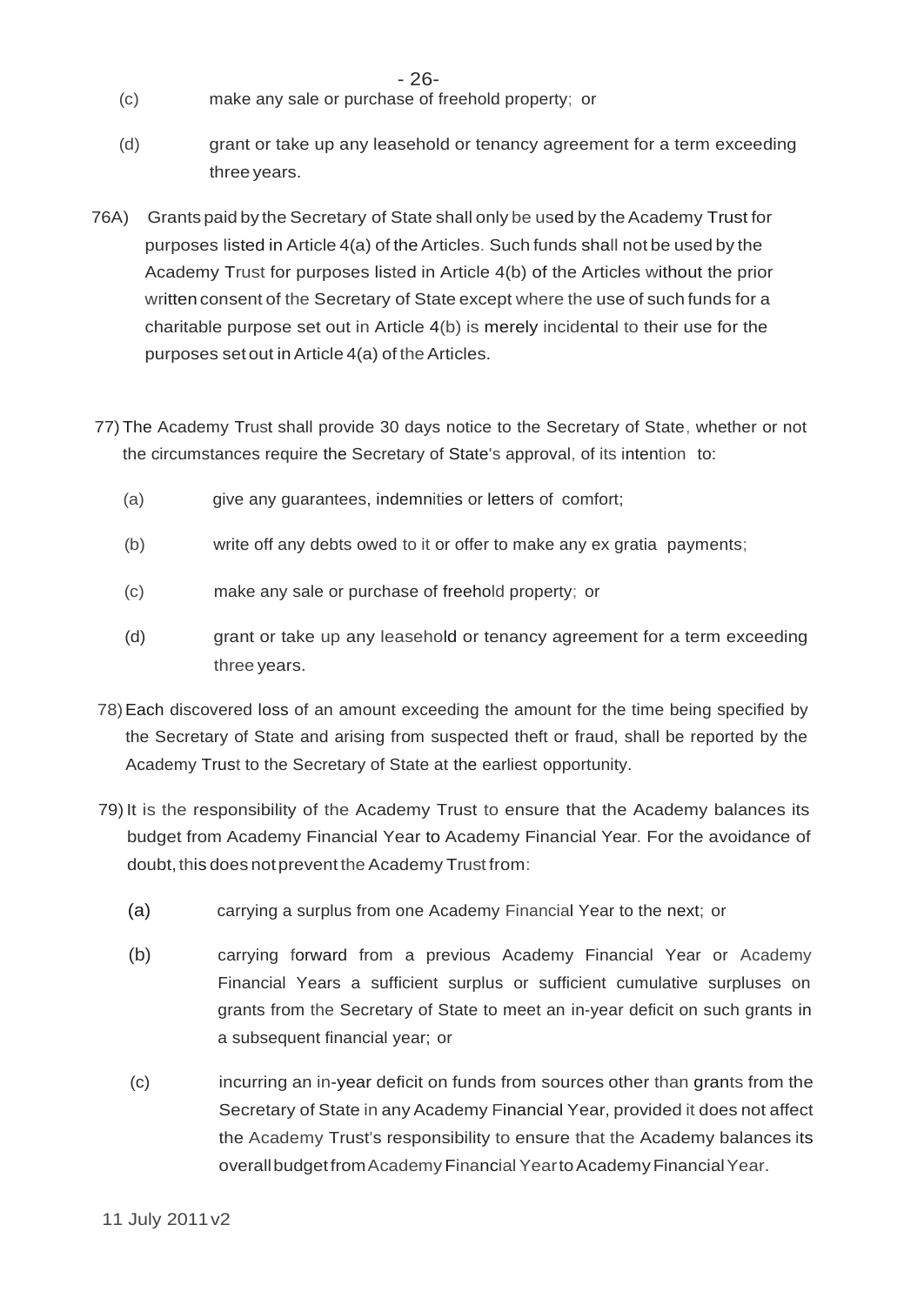- -27-
- 79A) The Academy Trust shall abide by the requirements of and have regard to the Charity Commission's guidance to charities and charity trustees and in particular the Charity Commission's guidance in the Protecting Charities from Harm ('the compliance toolkit'). Any references in this document which require charity trustees to report to the Charity Commission should instead be interpreted as references to report to the Principal Regulator.

### **Borrowing Powers**

- 80) The Academy Trust shall not borrow against or so as to put at risk property or assets funded (whether in whole or in part) by the Secretary of State without specific approval of the Secretary of State, such approval may only be granted in limited circumstances. The Academy Trust shall not operate an overdraft except to cover irregularities in cash flow. Such an overdraft, and the maximum amount to be borrowed, shall require approval by the Academy Trust in General Meeting and in writing by the Secretary of State, and shall be subject to any conditions which the Secretary of State may reasonably impose.
- 81)The Academy Trust shall provide 30 days notice to the Secretary of State of its intention to borrow, whether or not such borrowing requires the Secretary of State's approval under clause 80 above.

#### **Disposal of Assets**

- 82)Where the Academy Trust acquires assets for a nil consideration or at an under value it shall be treated for the purpose of this Agreement as having incurred expenditure equal to the market value of those assets at the time that they were acquired. This provision shall not apply to assets transferred to the Academy Trust at nil or nominal consideration and which were previously used for the purposes of an Academy and/or were transferred from an LA, the value of which assets shall be disregarded.
- 83)The sale or disposal by other means, or reinvestment of proceeds from the disposal, of a capital asset by the Academy Trust shall require the consent of the Secretary of State, such consent notto be unreasonably withheld or delayed, where:
	- (a) the Secretary of State paid capital grant in excess of the value for the time being specified by the Secretary of State for the asset; or
	- (b) the asset was transferred to the Academy Trust from an LA for no or nominal consideration.
- 84)Furthermore, reinvestmentof a percentage of the proceeds of disposal of a capital asset paid for with a capital grant from the Secretary of State shall require the Secretary of State's consent in the circumstances set out above and reinvestment exceeding the value for the time being specified by the Secretary of State or with other special features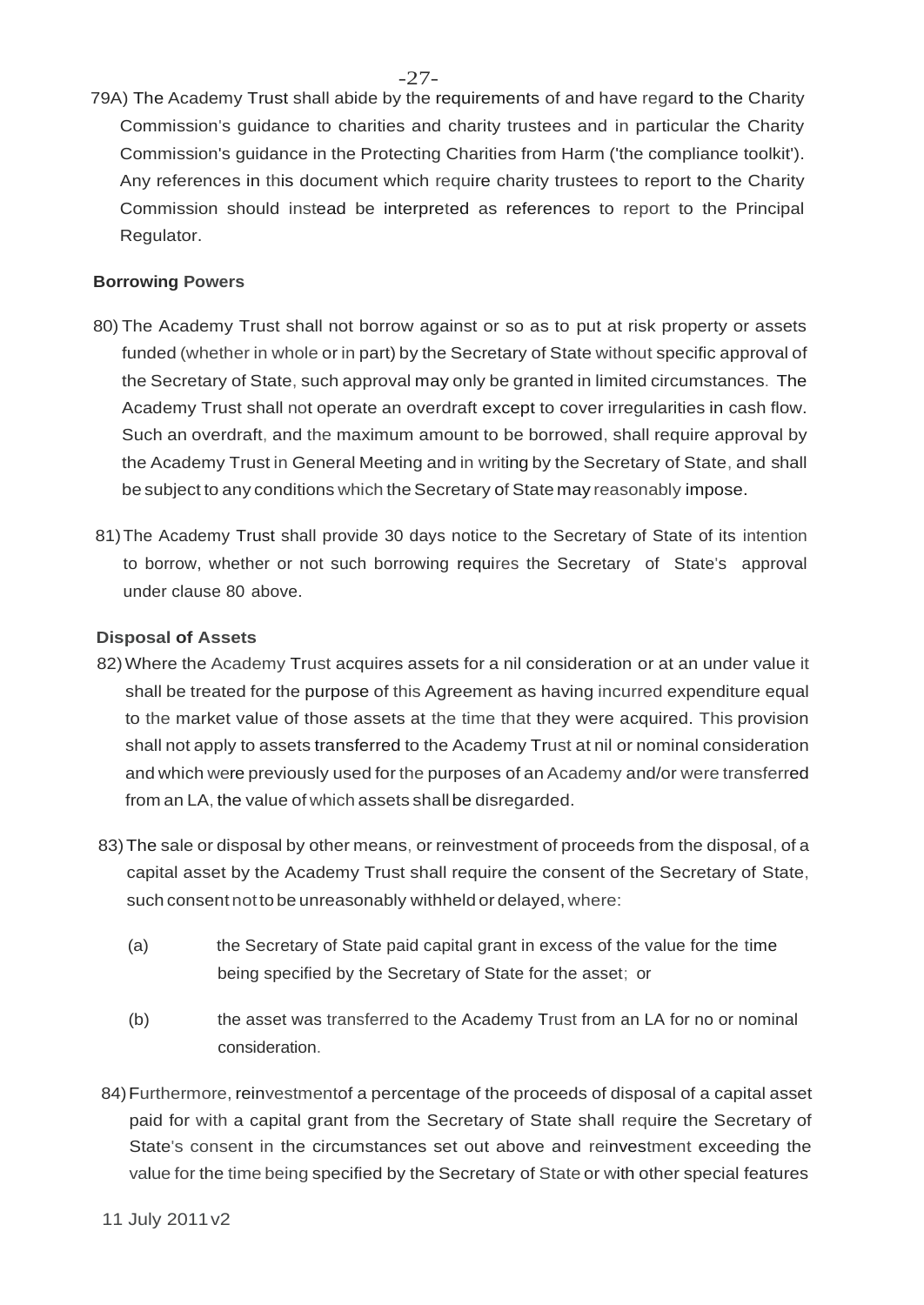will be subject to Parliamentary approval. The percentage of the proceeds for which consent is needed is the percentage of the initial price of the asset which was paid by capital grant from the Secretary of State.

- 85)This clause applies in the event, during the lifetime of this Agreement, of the disposal of a capital asset for which capital grant of any amount was paid by the Secretary of State, where the asset was acquired by the Academy Trust. In this event, the Academy Trust shall repay to the Secretary of State the same proportion of the proceeds of the disposal as equates with the proportion of the original cost met by the Secretary of State, unless the Secretary of State agrees to some or all of the proceeds being retained by the AcademyTrust forits charitable purposes.
- 86) This clause applies in the event, during the lifetime of this Agreement, that the Secretary of State consents to the disposal of an asset which was transferred to the Academy Trust from an LA for no or nominal consideration. In this event the Secretary of State may give consent on the basis that all or part of the proceeds of the disposal should be made over to the LA from which the asset was transferred, taking into account the amount of the proceeds to be reinvested by the Academy Trust. The Secretary of State will have regard to any representations from the Academy Trust and the LA from which the asset was transferred before giving consent under this clause.
- 87)Except with the consent of the Secretary of State, the Academy Trust shall not dispose of assets funded (whether in whole or in part) by the Secretary of State for a consideration less than the best price that can reasonably be obtained, such consent not to be unreasonably withheld or delayed.
- 88)The Academy Trust shall provide 30 days notice to the Secretary of State of its intention to dispose of assets for a consideration less than the best price that can reasonably be obtained, whether or not such disposal requires the Secretary of State's consent under clause 87 above.

#### **TERMINATION**

- 89)Either party may give not less than seven Academy Financial Years' written notice to terminate this Agreement, such notice to expire on 31 August 2019 or any subsequent anniversary of that date.
- 90)If the Secretary of State is of the opinion that the Academy no longer has the characteristics set out in clause 10 of this Agreement or that the conditions and requirements set out in clauses 12-33 of this Agreement are not being met by the Academy Trust, or that the Academy Trust is otherwise in material breach of the provisions of this Agreement, the Secretary of State may give notice of his provisional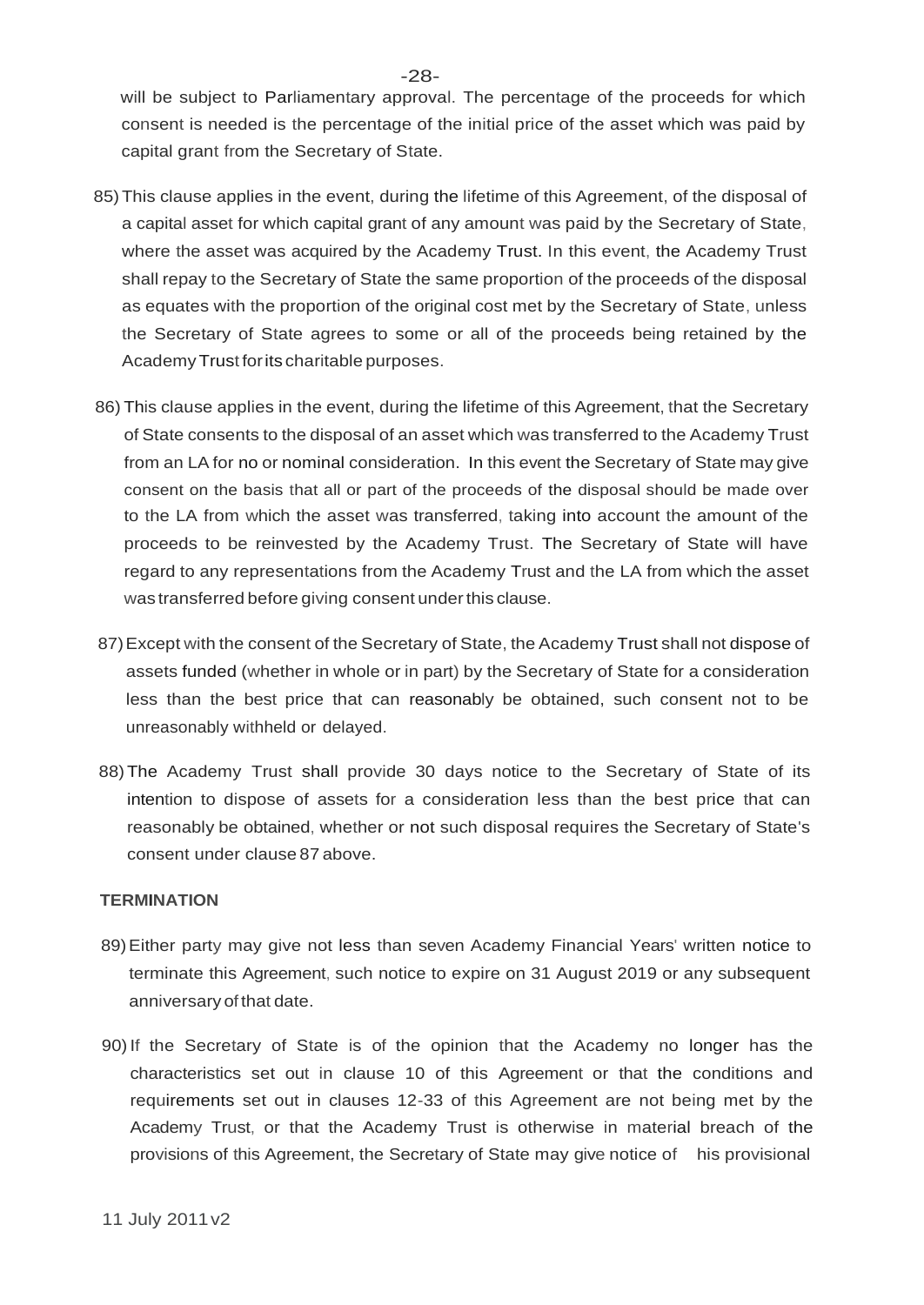intention to terminate this Agreement.

- 91) Any such notice shall be in writing and shall:
	- (a) state the grounds on which the Secretary of State considers the Academy no longer has the characteristics set out in clause 10 of this Agreement or is not meeting the conditions and requirements of clauses 12-33 of this Agreement or the Academy Trust is otherwise in material breach of the provisions of this Agreement;
	- (b) specify the measures needed to remedy the situation or breach;
	- (c) specify a reasonable date by which these measures are to be implemented; and
	- (d) state the form in which the Academy Trust is to provide its response and a reasonable date by which it must be provided.
- 92)If no response is received by the date specified in accordance with clause 91(d), the Secretary of State may give the Academy Trust 12 months, or such lesser period as he considers appropriate in the circumstances, written notice to terminate this Agreement.
- 93)If a response is received by the date specified in accordance with clause 91(d) the Secretary of State shall consider it, and any representations made by the Academy Trust, and shall, within three months of its receipt, indicate that:
	- (a) he is content with the response and/or that the measures which he specified are being implemented;or
	- (b) he is content. subject to any further measures he reasonably specifies being implemented by a specified date or any evidence he requires that implementation of such measures have been successfully completed; or
	- (c) he is not satisfied, that he does not believe that he can be reasonably satisfied, and that he will proceed to terminate this Agreement.
- 94) In the circumstances of clause  $93(c)$  the Secretary of State shall notify the Academy Trust why he believes that he cannot be reasonably satisfied and, if so requested by the Academy Trust within thirty days from such notification, he shall meet a deputation including representatives from the Governing Body to discuss his concerns. If following such meeting he has good reasons for remaining satisfied that the Academy does not and will not have the characteristics set out in clause 10 of this Agreement or does not and will not meet the conditions and requirements set out in clauses 12-33 of this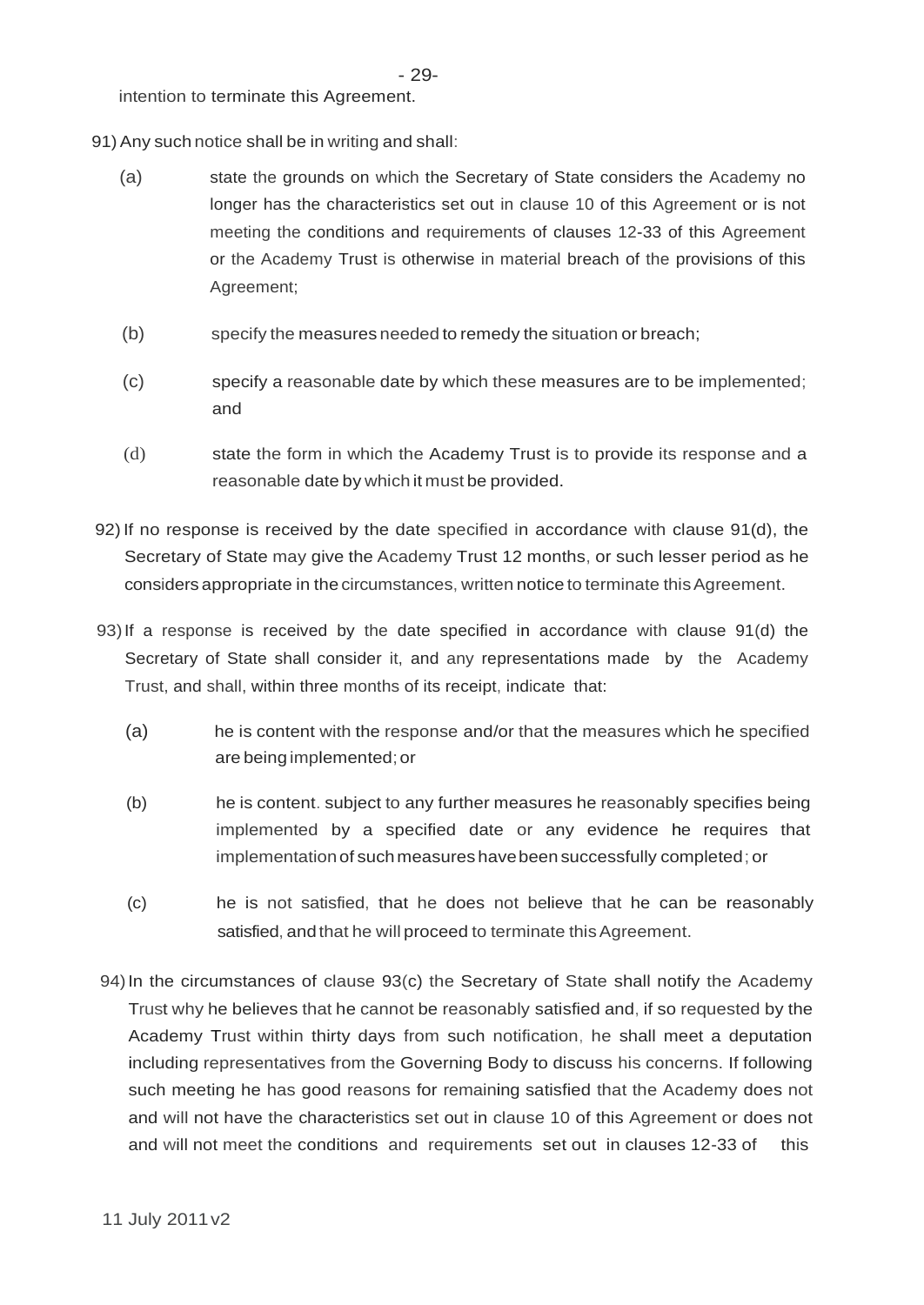Agreement or the Academy Trust is in material breach of the provisions of this Agreement and such breach will not be remedied to his reasonable satisfaction, he shall give the Academy Trust twelve months written notice to terminate this Agreement.

- 95)If the Secretary of State has cause to serve a notice on the Academy Trust under section 165 of the Education Act 2002 and a determination (from which all rights of appeal have been exhausted) has been made that the Academy shall be struck off the Register of Independent Schools, the period of twelve months notice referred to in clause 94 may be shortened to a period deemed appropriate by the Secretary of State.
- 96) A "Special Measures Termination Event Occurs" when:
	- (a) the Chief Inspector gives a notice to the Academy Trust in accordance with section 13(3) of the Education Act 2005 (the "Special Measures Notice") stating that in his opinion special measures are required to be taken in relation to the Academy; and
	- (b) the Chief Inspector carries out a subsequent inspection of the Academy in accordance with the Education Act 2005 and makes a report in accordance with the Education Act 2005 stating that the Academy has made inadequate progress since the date of the Special Measures Notice; and
	- (c) the Secretary of State shall have requested the Academy Trust to deliver within 10 Business Days a written statement (a "Further Action Statement") of the action the Academy Trust proposes to take, and the period within which it proposes to take such action, or, if it does not propose to take any action, the reasons for not doing so; and
	- (d) the Secretary of State, having considered the Further Action Statement, is not satisfied that any action proposed to be taken by the Academy Trust is sufficient in all the circumstances, or, if no Further Action Statement shall have been given to the Secretary of State within the requested timeframe or otherwise.
- 97) If a Special Measures Termination Event occurs, the Secretary of State may:
	- (a) by notice in writing to the Academy Trust terminate this Agreement forthwith; or
	- (b) appoint such Further Governors to the Academy Trust as he thinks fit in accordance with the Articles and/or may provide up to 12 months' notice in writing to terminate this Agreement.

- 30-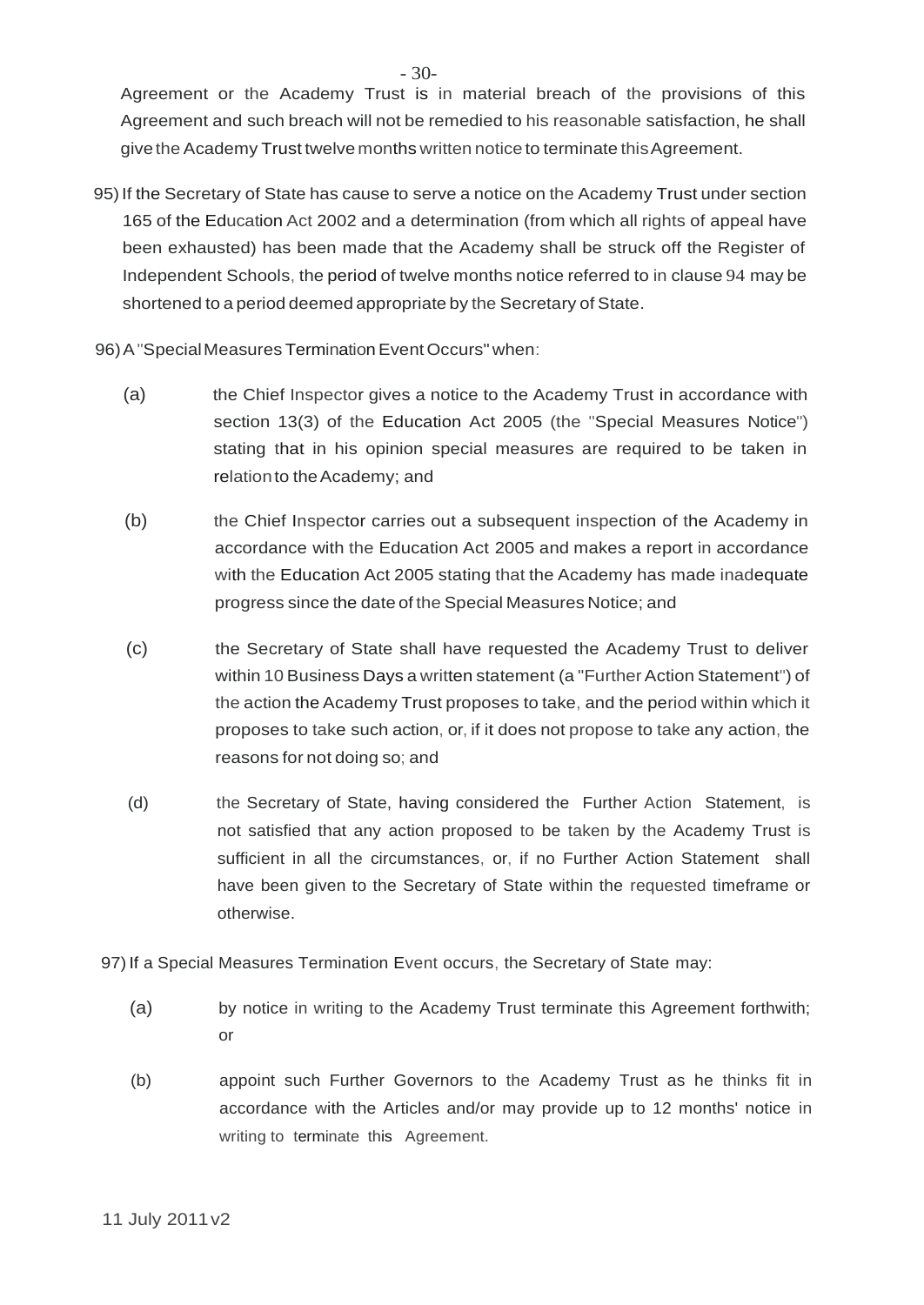- 98)In the event that the Secretary of State appoints Further Governors in accordance with clause 97(b), the Academy Trust must, upon the request of the Secretary of State, procure the resignation of any Governors appointed in accordance with the Article 50 of the Articles of Association.
- 99)The Secretary of State may at any time by notice in writing terminate this Agreement forthwith on the occurrence of any of the following events:-
	- (a} the Academy Trust calls a meeting of its creditors (whether formal or informal) or enters into any composition or arrangement (whether formal or informal) with its creditors; or
	- (b) the Academy Trust proposes a voluntary arrangement within Section 1 of the Insolvency Act 1986; or
	- (c) the Academy Trust is unable to pay its debts within the meaning of Section 123 of the Insolvency Act 1986 provided that, for the purposes of this clause, Section 123 (1)(a) of the Insolvency Act 1986 shall have effect as if the amount of £10,000 was substituted for £750. The Academy Trust shall not be deemed unable to pay its debts for the purposes of this clause if any such demand as is mentioned in the said Section is being contested in good faith by the Academy Trust; or
	- (d) the Academy Trust has a receiver and manager (with the exception of Receivers and Managers or Interim Managers appointed by the Charity Commission under the Charities Act 1993 or any subsequent re-enactment of that Act), administrator or administrative receiver appointed over all or any part of its undertakings, assets or income; or
	- (e) any distraint, execution or other process is levied or enforced on any of the Academy Trust's property and is not paid out, withdrawn or discharged within fifteen Business Days; or
	- (f) the Academy Trust has passed a resolution for its winding up; or
	- (g) an order is made for the winding up or administration of the Academy Trust.
- 1OO)The Academy Trust shall notify the Secretary of State as soon as possible after receiving any petition which may result in an order for the winding up or administration of the Academy Trust and shall provide an explanation to the Secretary of State of the circumstances giving rise to the service of such a petition.
- 101)If, following the exercise of the Secretary of State's powers to appoint Additional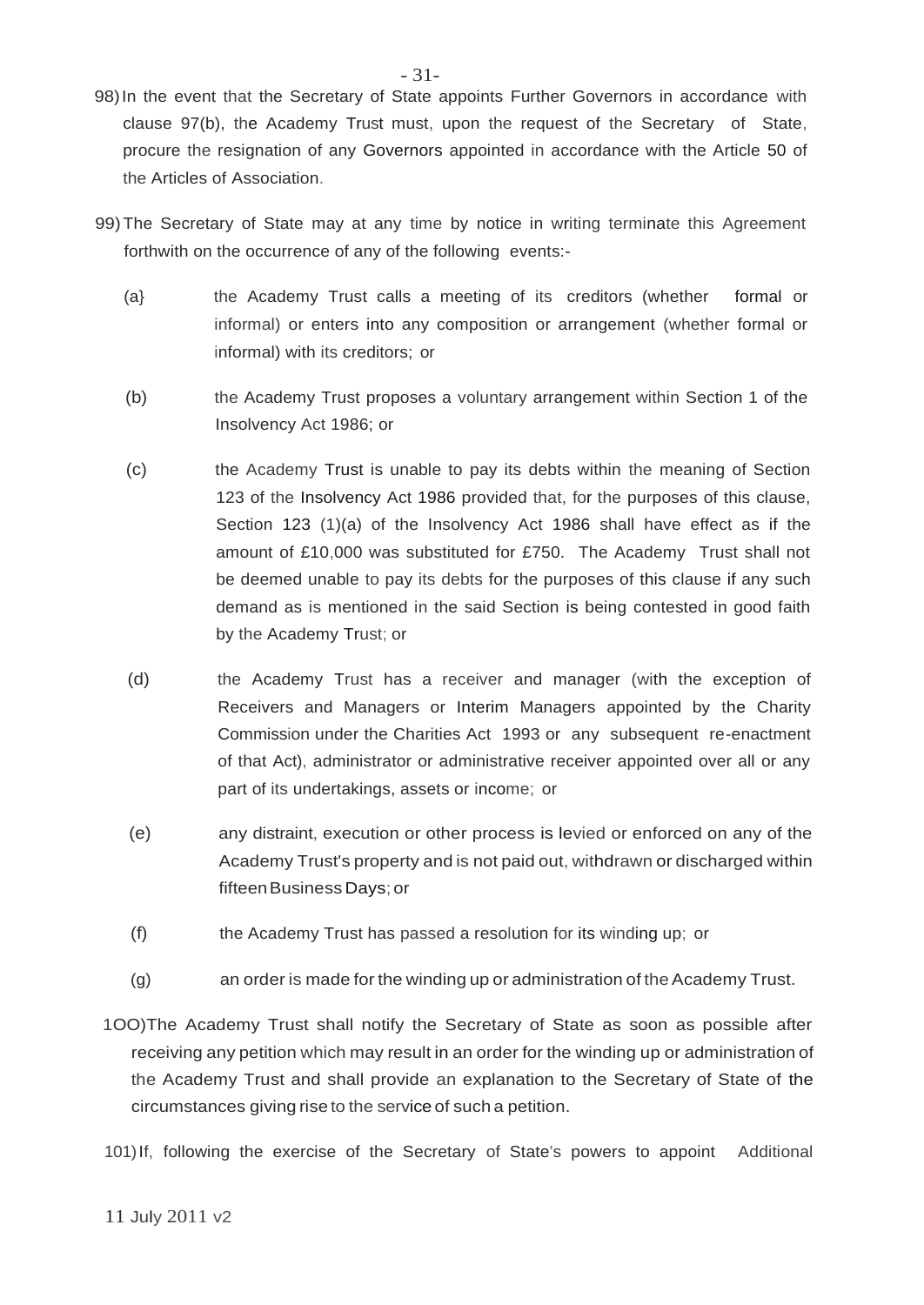Governors or Further Governors, pursuant to the Articles the Members pass an ordinary or special resolution to remove one or more of those Additional or Further Governors appointed by the Secretary of State, the Secretary of State may give the Academy Trust 12 months, or such lesser period as he considers appropriate in the circumstances, written notice to terminate this Agreement.

102)The Secretary of State's right to terminate this Agreement under clause 101 shall cease if he removes any of the Additional Governors or Further Governors which he has appointed pursuant to the Articles of Association.

#### **Change of Control of the Academy Trust**

- 102A) The Secretary of State may at any time by notice in writing, subject to clause 102C below, terminate this Agreement forthwith (or on such other date as he may in his absolute discretion determine) in the event that there is a change:-
	- (a) in the Control of the Academy Trust; or
	- (b) in the Control of a legal entity that Controls the Academy Trust.
- 102B) The Academy Trust shall, as soon as it is reasonably practicable to do so after it has become aware of any change or proposed change of Control within the meaning of clause 102A, give written notice to the Secretary of State of such change or proposed change ofControl.
- 102C) When notifying the Secretary of State further to clause 1028, the Academy Trust may seek the Secretary of State's agreement that, if he is satisfied that the person assuming Control is suitable, he will not in those circumstances exercise his right to terminate this Agreement further to clause 102A.

#### **Effect of Termination**

- 103)1n the event of the termination of this Agreement however occurring the Secretary of State shall procure that his nominee (if any) shall resign as a member of the Academy Trust and shall co-operate in making any associated amendments to the Articles.
- 104)1n the event of termination of this Agreement however occurring, the school shall cease to be an Academy within the meaning of Section 1 of the Academies Act 2010.
- 105)Subject to clause 106, if the Secretary of State terminates this Agreement for reasons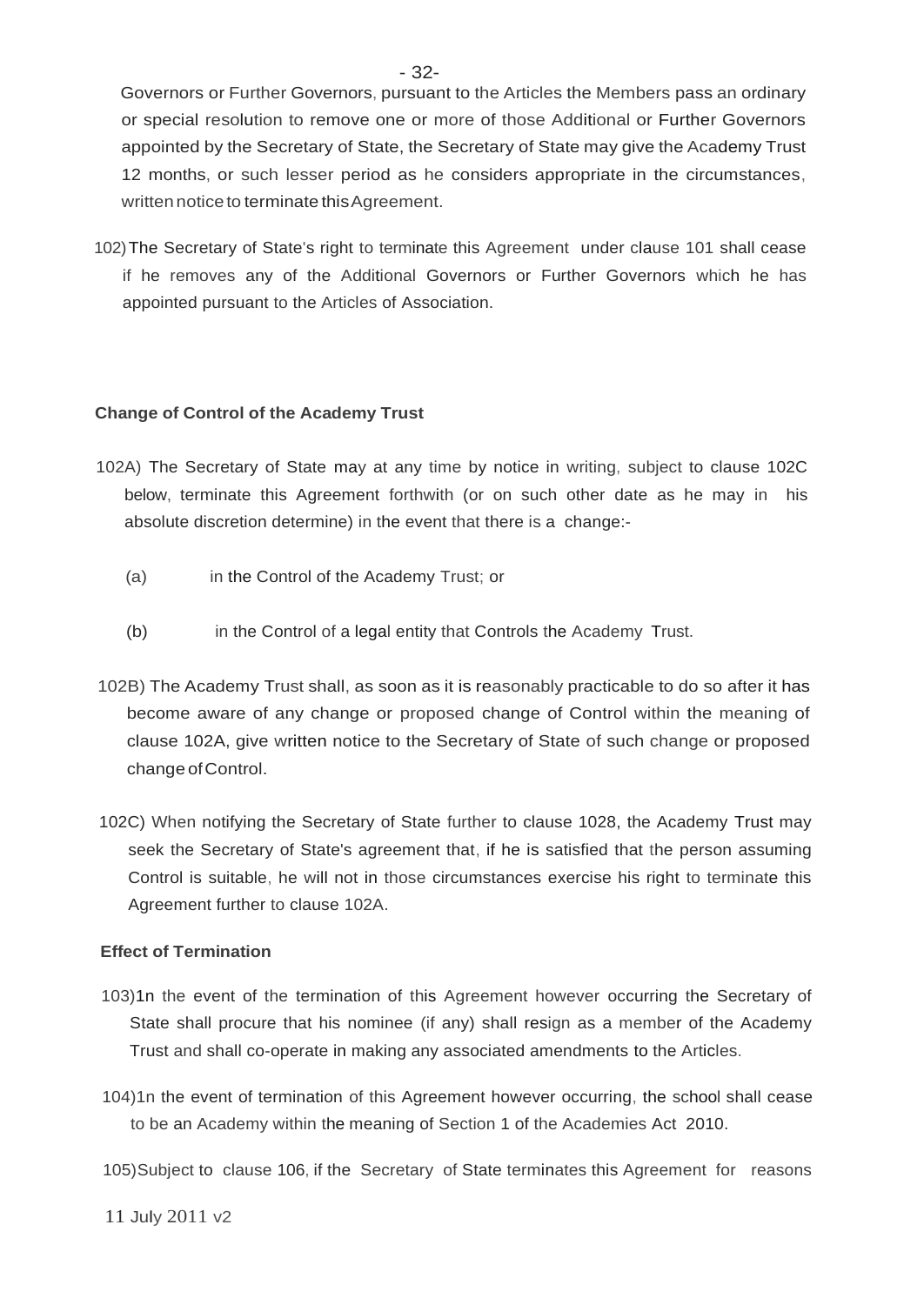other than that a Special Measures Termination Event occurs, that the Academy no longer has the characteristics set out in clause 10 of this Agreement, or is no longer meeting the conditions and requirements set out in clauses 12-33 of this Agreement or that the Academy Trust is otherwise in material breach of the provisions of this Agreement, the Secretary of State shall indemnify the Academy Trust.

- 106)The amount of any such indemnity shall be determined by the Secretary of State having regard to any representations made to him by the Academy Trust, and shall be paid at such times and in such manner as the Secretary of State may reasonably think fit.
- 107)The categories of expenditure incurred by the Academy Trust in consequence of the termination of this Agreement in respect of which the Secretary of State shall indemnify the Academy Trust include (but not by way of limitation}, staff compensation and redundancy payments, compensation payments in respect of broken contracts, expenses of disposing of assets or adapting them for other purposes, legal and other professional fees,anddissolutionexpenses.
- 108JSubect to clause 109, on the termination of this Agreement however occurring, the Academy Trust shall in respect of any of its capital assets at the date of termination:
	- *(a)* promptly transfer a proportion of the assets to a person nominated by the Secretary of State, if the Secretary of State considers that all or some of those assets need to be used for educational purposes by that nominee. The proportion of the assets to be transferred shall be the same as the proportion of the capital contribution made by the Secretary of State to the original value of those assets, whether that contribution was made on the establishment of theAcademy or later; or
	- *(b)* if the Secretary of State confirms that a transfer under clause 108(a) is not required, promptly repay to the Secretary of State a sum equivalent to the percentage of the value of the assets at the date of termination, or, by agreement with the Secretary of State, at the date of subsequent disposal of those assets. Such percentage to be the same as the percentage of the capital contribution made by the Secretary of State to the original value of those assets, whether that contribution was made on the establishment of the Academy or later.
- *109)The* Secretary of State may waive in whole or in part the repayment due under clause 108(b) if:
	- (a) the Academy Trust obtains his permission to invest the proceeds of sale for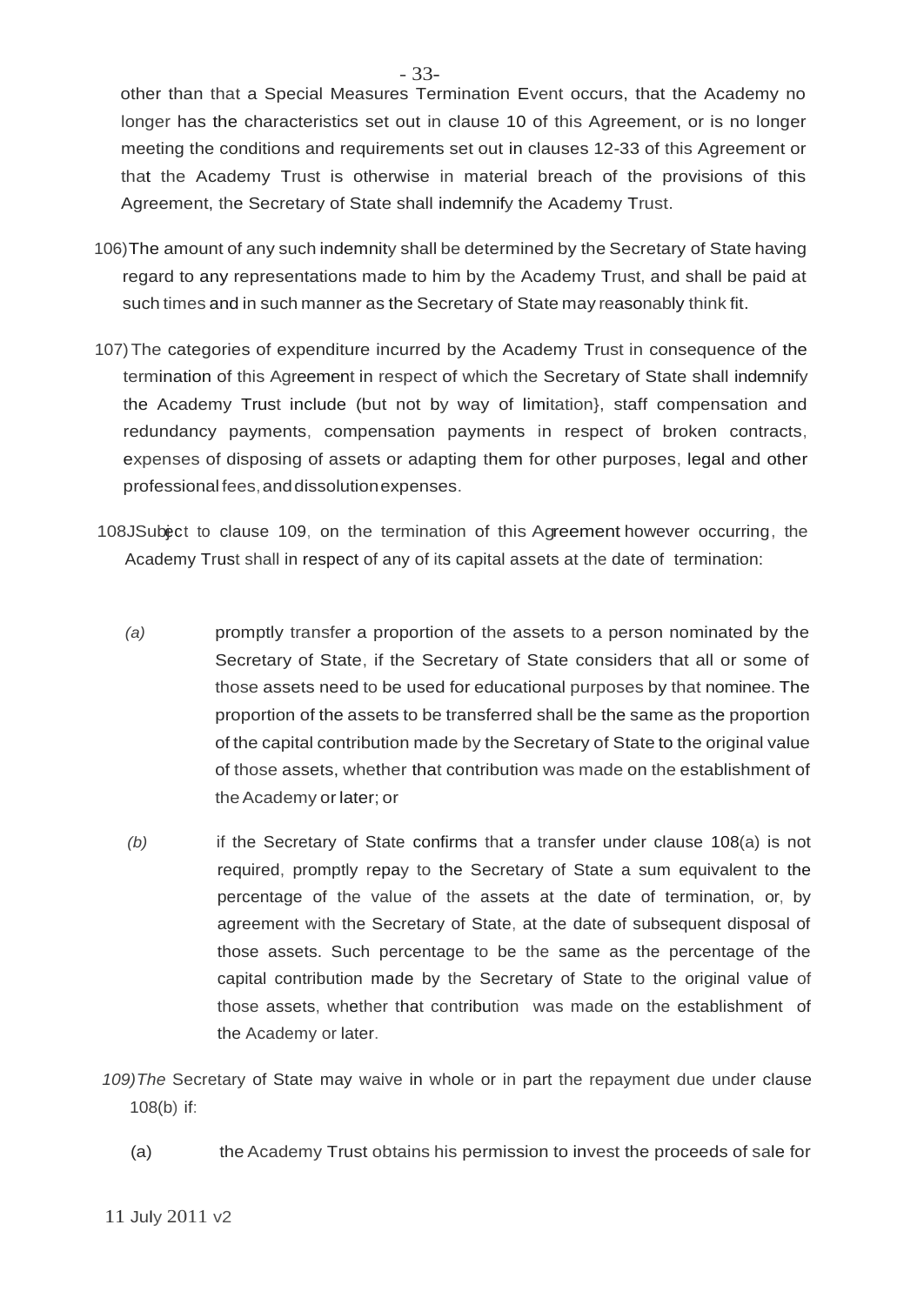its charitable objects; or

- (b) the Secretary of State directs all or part of the repayment to be paid to the LA.
- 11 O)lf any land or premises of the Academy were acquired by the Academy Trust from an LA by a scheme under Paragraph 1 of Schedule 1 of the Academies Act 2010 or otherwise at less than the market value of the land at the date of acquisition, and the Secretary of State does not make a scheme as provided for in Paragraph 6 of Schedule 1 of the Academies Act 2010, the Academy Trust may dispose of its interest in that land or premises but only with the consent of the Secretary of State, who shall have regard to any representations from the Academy Trust and the LA from which the land was transferred before giving or withholding that consent.

#### **GENERAL**

#### **Information**

- 111)Without prejudice to any other provision of thisAgreement, the Secretary of State acting reasonably may from time to time call for information on, inter alia, the Academy's:
	- (a) curriculum;
	- (b) arrangements for the assessment of pupils;
	- (c) teaching staff including numbers, qualifications, experience, salaries, and teaching loads;
	- (d) class sizes;
	- (e) outreach work with other schools and the local community;
	- (f) operation of the admission criteria and over subscription arrangements for the Academy including numbers of applications for places and the number andcharacteristics of pupils accepted for admission;
	- (g) numbers of pupilsexcluded (including permanent andfixed term exclusions);
	- (h) levels of authorised and unauthorisedabsence;
	- (i) charging and remissions policies and the operation of those policies;
	- (j) organisation, operation and building management;
	- (k) financial controls;and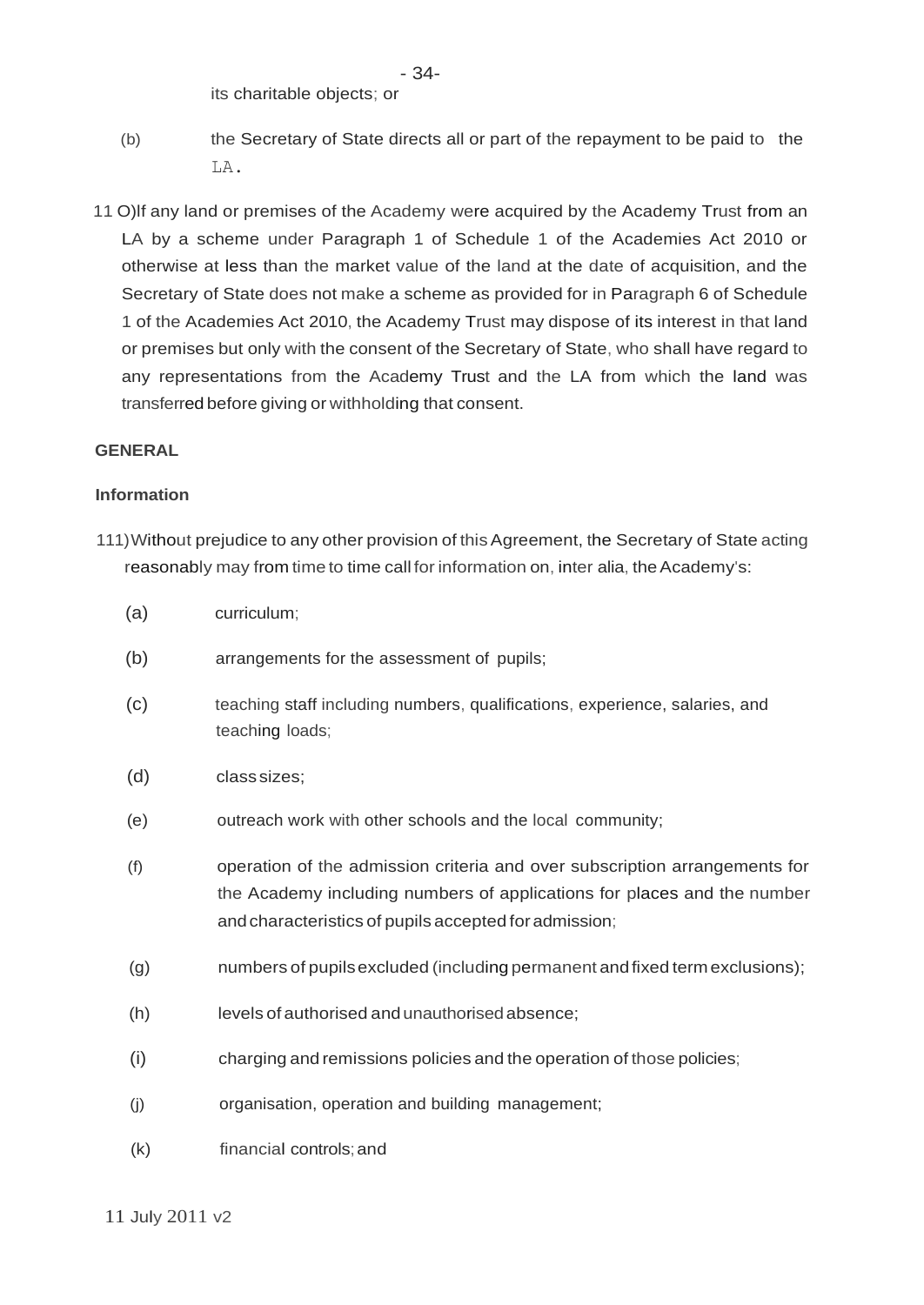- (1) membership and proceedings of the Governing Body.
- 112)The Academy Trust shall make such information available to the Secretary of State, in such form and manner and at such times as may reasonably be required. The Secretary of State shall provide the Academy Trust with such information as it may reasonably require of him for the running of the Academy.

### **Access by the Secretary of State's Officers**

113)The Academy Trust shall allow access to the premises of the Academy at any reasonable time to DfE officials. All records, files and reports relating to the running of the Academy shall be available to them at any reasonable time. The Academy Trust shall provide the Secretary of State in advance with papers relating to the Academy prepared for meetings of the Governing Body and of the members of the Academy Trust. Two OfE officials shall be entitled to attend and to speak at all such meetings, but shall withdraw from any discussion of the Academy's or the Academy Trust's relationship with the Secretary of State or any discussion of bids for funding to the Secretary of State. The Academy Trust shall take any steps which are required to secure its compliance with the obligations imposed by this clause of this Agreement.

114)The Academy Trust shall ensure that:

- (a) the agenda for every meeting of the Governing Body;
- (b) the draft minutes of every such meeting, if they have been approved by the person acting as chairman of thatmeeting;
- (c) the signed minutes of every such meeting; and
- (d) any report, document or other paper considered at any such meeting,

are made available for inspection by any interested party at the Academy and, as soon as is reasonably practicable, sent to the Secretary of State.

- 115)There may be excluded from any item required to be made available for inspection by any interested party and to be sent to the Secretary of State by virtue of clause 120, any material relating to:
	- (a) a named teacher or other person employed, or proposed to be employed, at the Academy;
	- (b) a named pupil at, or candidate for admission to, the Academy; and
	- (c) any matter which, by reason of its nature, the Academy Trust is satisfied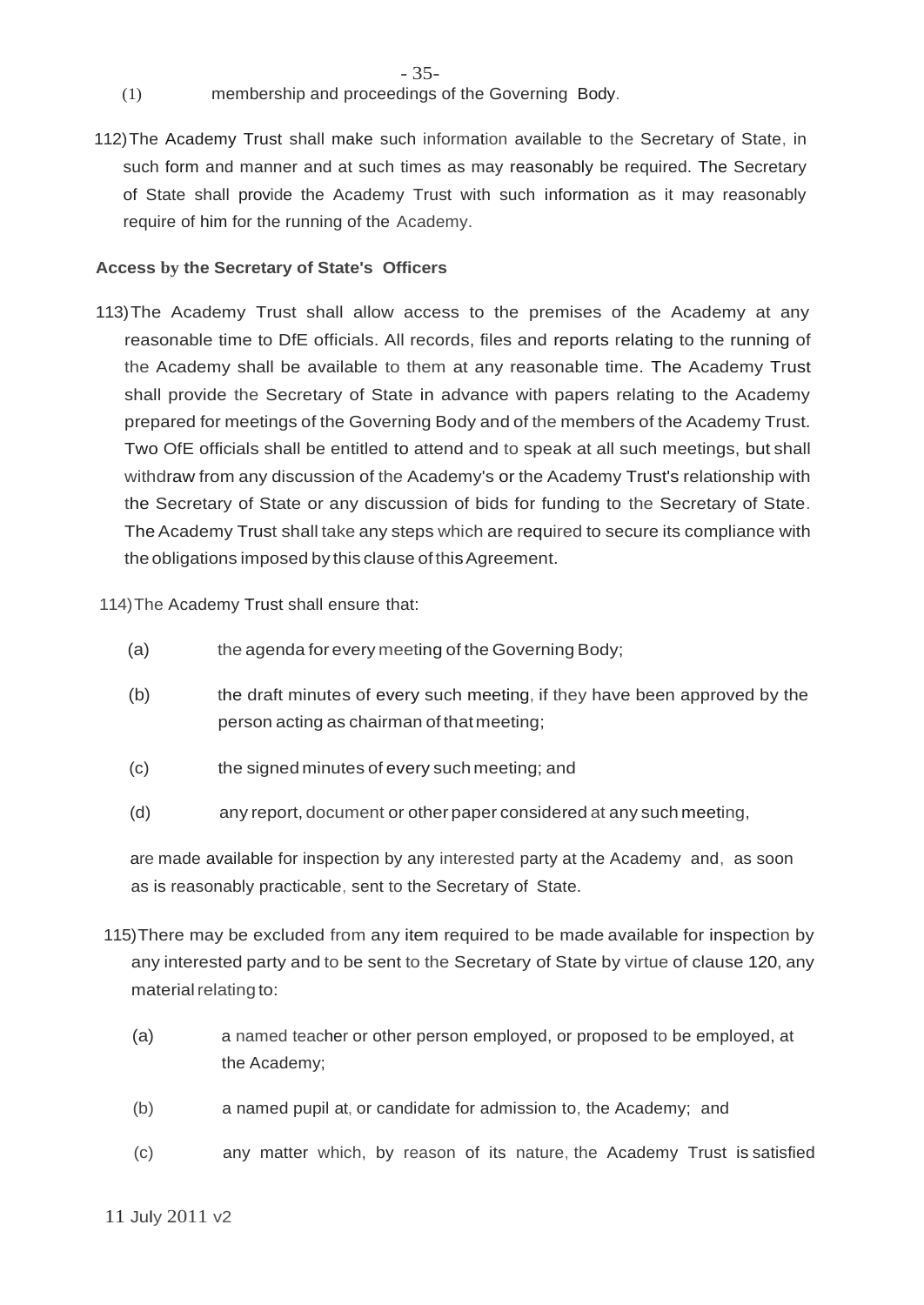### **LAND**

### **Restrictions on Land transfer**

- 115A) Recognising that they are or will be receiving publicly funded land at nil consideration (which for the purposes of this transaction shall include leases granted **at a** peppercorn rent) the Academy Trust:
	- (a) shall, within 28 days from the transfer to it of the Land, apply to the Land Registry for a restriction in the proprietorship register (under section 43(1)(a) of the Land Registration Act 2002 in Form RX1 as prescribed by Rule 91 and Schedule 4 of the Land Registration Rules 2003) in the following terms:

*No disposition of the registered estate by the proprietor of the registered estate is to be registered without* a *written consent signed by the Secretary of State for Education, of Sanctuary Buildings, Great Smith Street, London SW1P3BT*

- (b) shall take any further steps required to ensure that the restriction referred to in clause 11SA(a) is entered on the proprietorship register,
- (c) shall provide the Secretary of State with confirmation of the entry of the restriction referred to in clause 115A(a) as soon as practicable after it receivesnotification from the Land Registry,
- (d) in the event that it has not registered the restriction referred to in clause 115A (a), hereby consents to the entering of the restriction referred to in 11SA(a) in the register by the Secretary of State (under s. 43(1)(b) of the Land Registration Act 2002),
- (e) shall not, without the consent of the Secretary of State, apply to disapply, modify or remove (by cancellation or otherwise) a restriction entered in accordance with clause 115A(a) or 115A(d) above whether by itself, a holding company, a subsidiary company, or a receiver, administrator or liquidator acting in the name of the Academy Trust.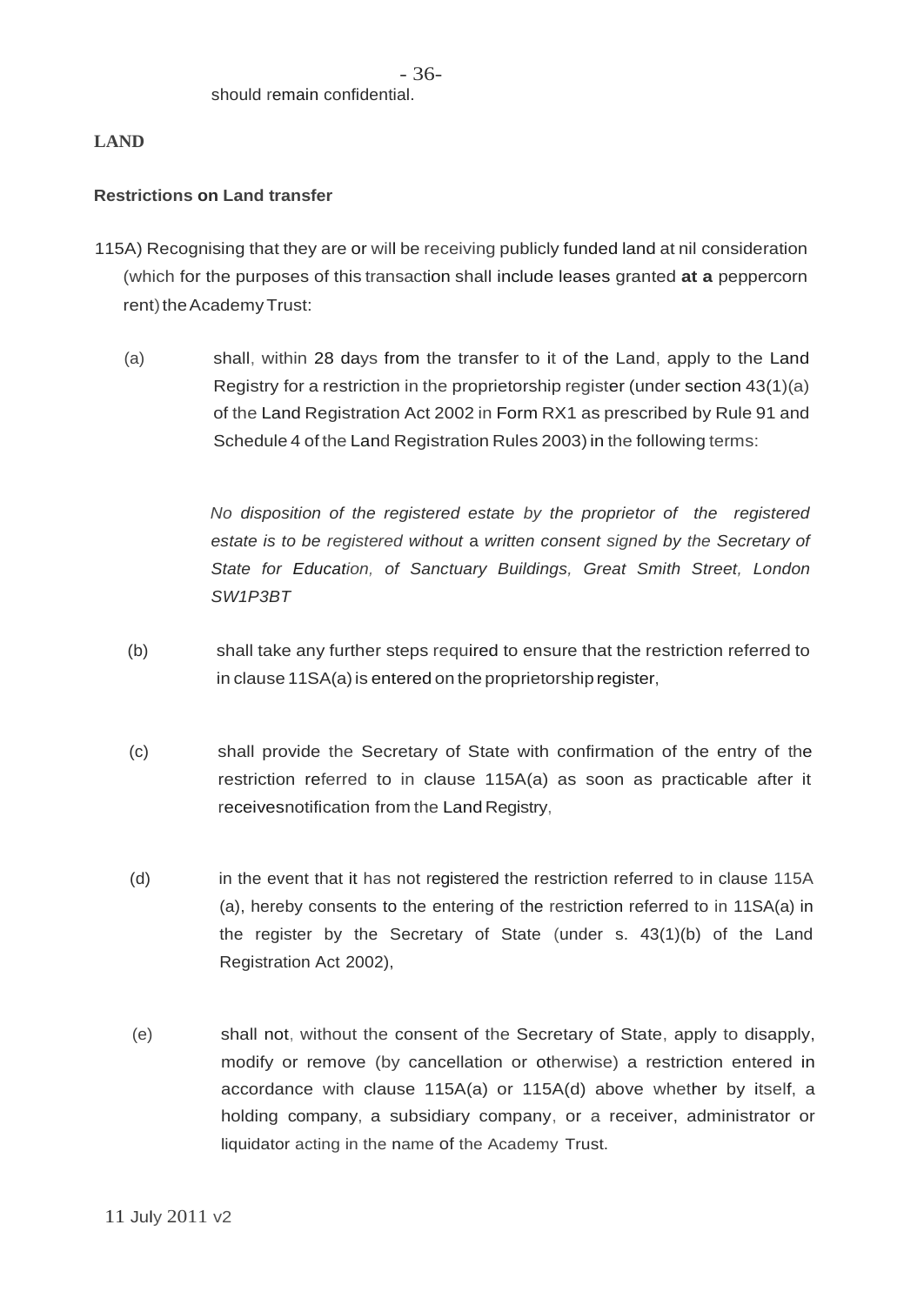### **Notices**

- 116)Any notice or other communication concerning this Agreement shall be sent, in the case of a notice or communication from the Secretary of State to the Academy Trust at its registered office or such othe-r addressee/address as may be notified in writing from time to time by the Academy Trust and, in the case of a notice or communication from the Academy Trust to the Secretary of State to Head of Academies Division, Department for Education, Sanctuary Buildings, Great Smith Street, London SW1P 3BT; or such other address as may be notified from time to time by the Secretary of State and where any such notice or communication is sent by post, unless the contrary is proved, it shall be deemed, subject to satisfactory proof of posting, to be effected at the time at which the letter would be received in the ordinary course of post.
- 117)The service by the Secretary of State of a notice of termination 9f this Agreement shall not prejudice the ability of the Academy Trust (if it wishes to do so) during the notice period to admit pupils to the Academy in accordance with the provisions of this Agreement and to receive GAG and EAG in respect of them.

#### **General**

118)The Secretary of State and the Academy Trust recognise the difficulties in catering in this Agreement for all the circumstances which may arise in relation to the Academy and undertake in good faith to conduct such consultations as may from time to time be desirable in order to promote the interests of the Academy throughout the currency of this Agreement.

This Agreement was executed as a Deed on  $2sr(10/2011)$ 

Executed on behalf of JOHN FERNELEY COLLEGE ACADEMY TRUST

by:

**'---.::>lr/::2.{.,:!!:,,llJ**-, - · "' ············································ Witness... . .

**Director**

In the presence of:

Ade

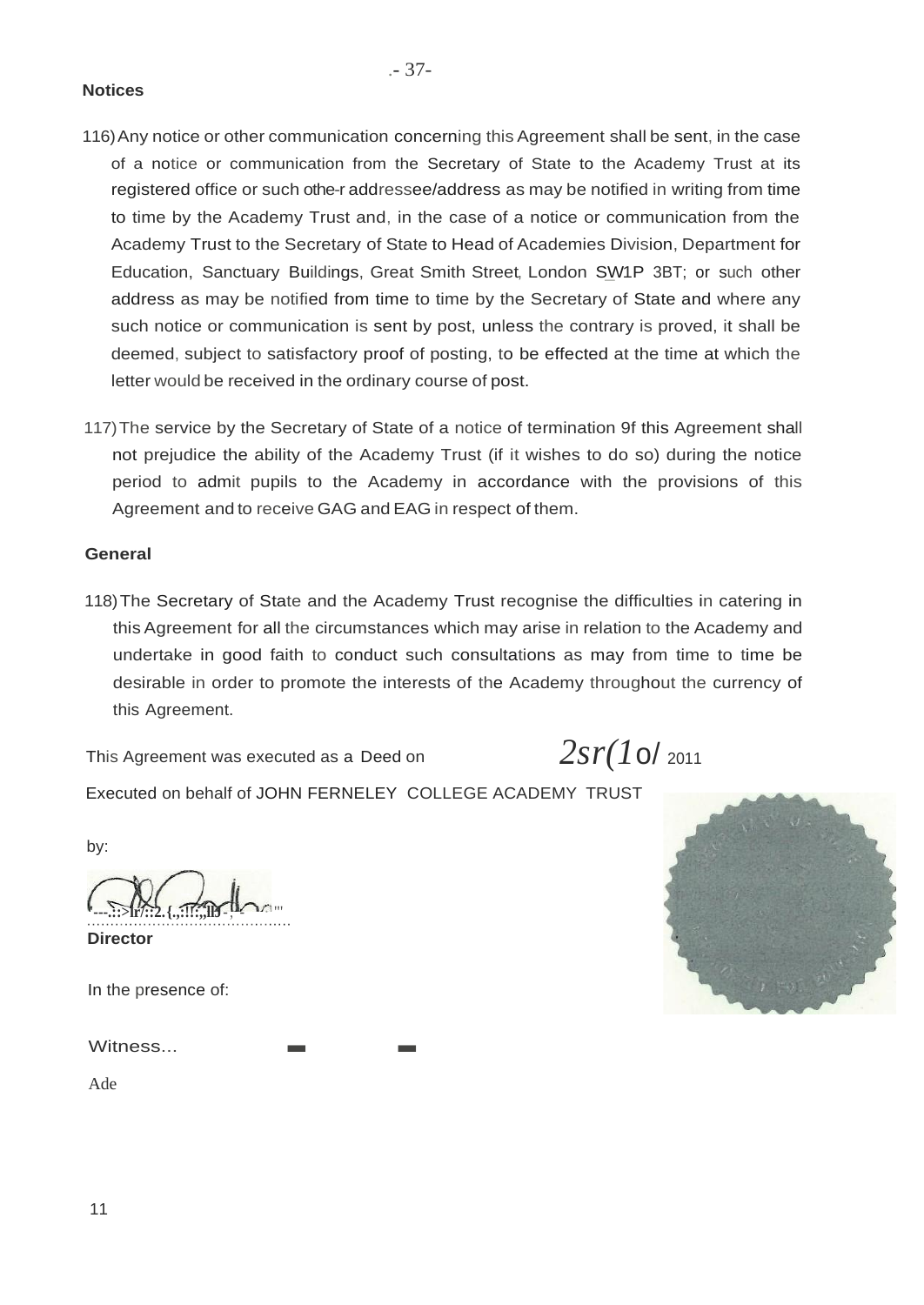The Corporate Seal of the Secretary of State for Education, hereunto affixed is authenticated by:

Werdelle ................... .

**Duly Authorised**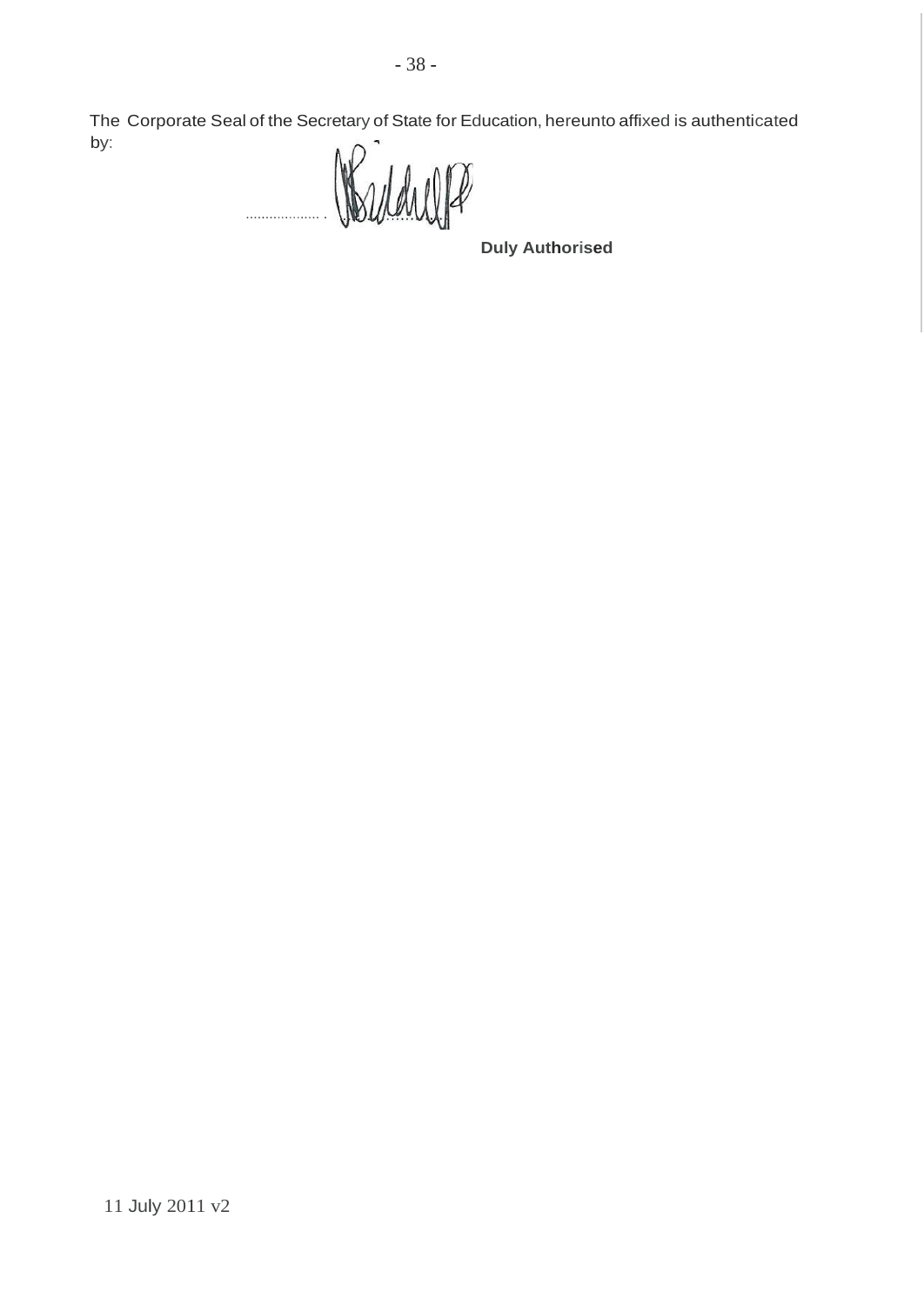Annex A:

Memorandum & Articles of Association

**L4897S28001**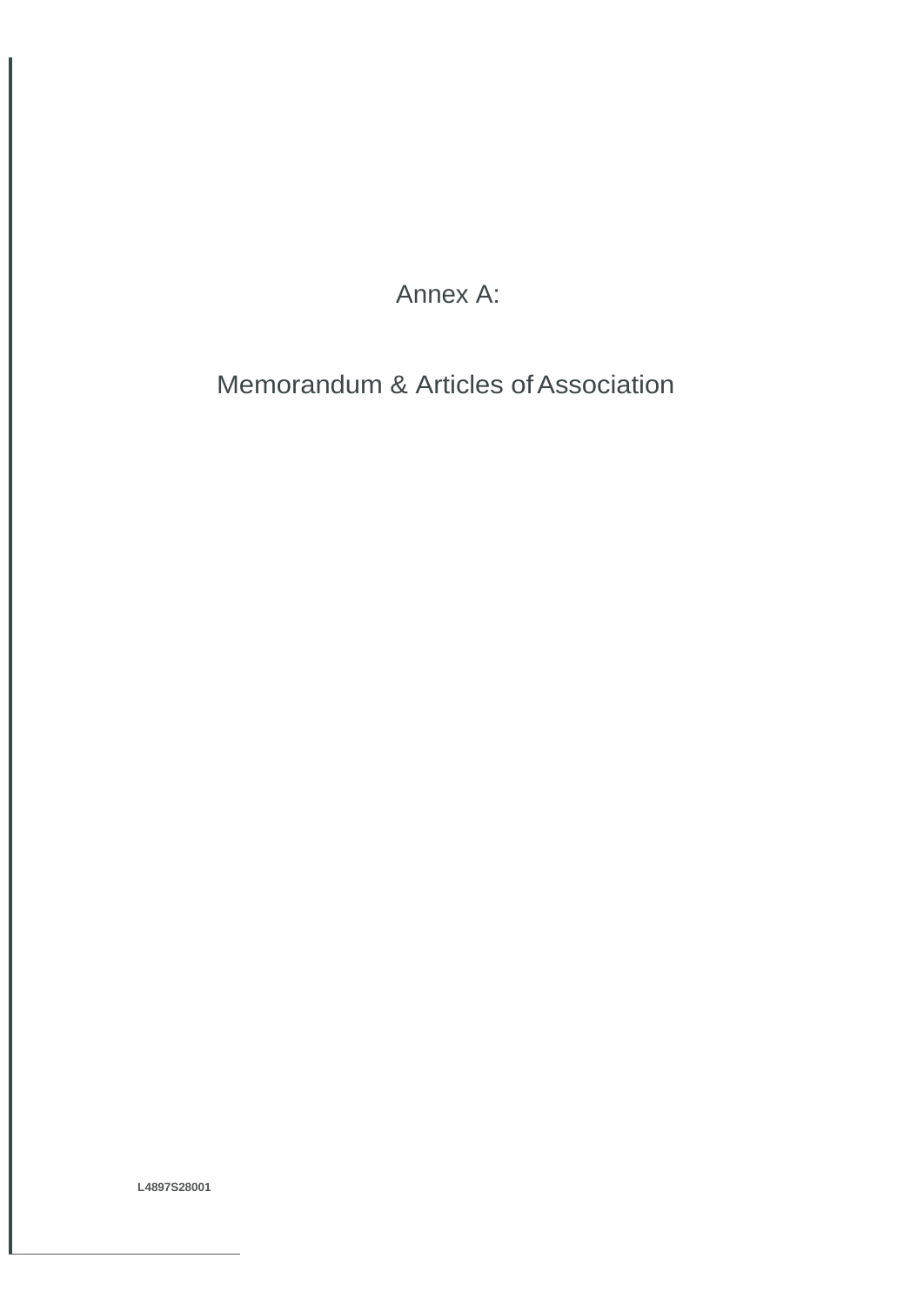THE COMPANIES ACT 2006

#### **ACOMPANY** LIMITED BY GUARANTEE

**MEMORANDUM** OF ASSOCIATION

OF

JOHNFERNELEY COLLEGE **ACADEMY** TRUST